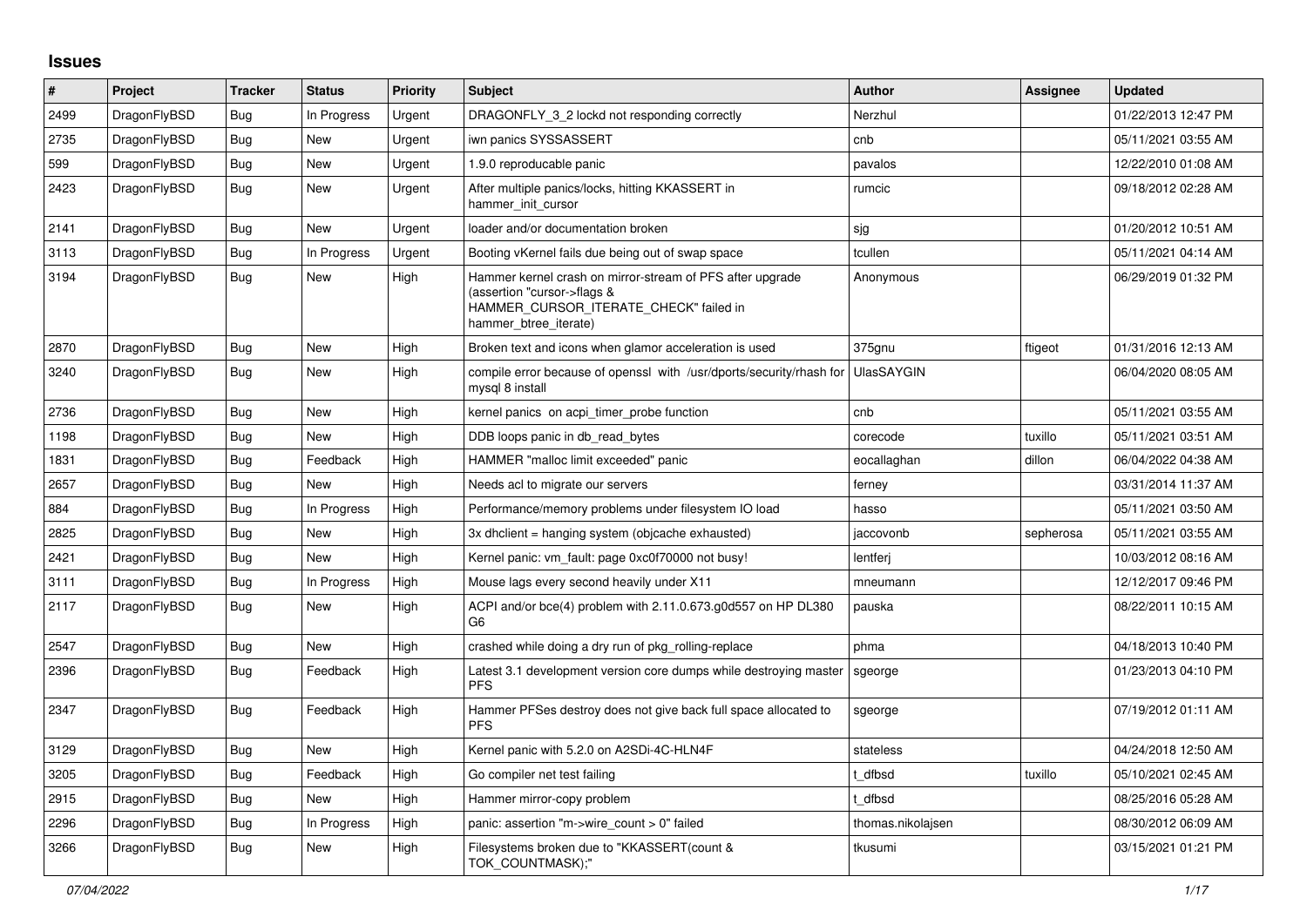| $\vert$ # | Project      | <b>Tracker</b> | <b>Status</b> | <b>Priority</b> | <b>Subject</b>                                                                                 | <b>Author</b>    | Assignee | Updated             |
|-----------|--------------|----------------|---------------|-----------------|------------------------------------------------------------------------------------------------|------------------|----------|---------------------|
| 2930      | DragonFlyBSD | Bug            | New           | High            | 'objcache' causes panic during 'nfs readdir'                                                   | tofergus         |          | 07/26/2016 01:09 PM |
| 2140      | DragonFlyBSD | <b>Bug</b>     | <b>New</b>    | High            | hammer io delallocate panic with 'duplicate entry' message                                     | ttw              |          | 10/07/2011 12:22 PM |
| 2638      | DragonFlyBSD | Bug            | Feedback      | High            | Fix machdep.pmap mmu optimize                                                                  | tuxillo          |          | 05/11/2021 04:07 AM |
| 2495      | DragonFlyBSD | Bug            | New           | High            | DFBSD v3.3.0.960.g553fe7 - ocnt != 0" failed in<br>prop_object_release                         | tuxillo          |          | 05/31/2022 04:08 PM |
| 2828      | DragonFlyBSD | <b>Bug</b>     | New           | High            | On AMD APUs and Bulldozer CPUs, the machdep.cpu_idle_hlt<br>sysctl should be 3 by default      | vadaszi          | vadaszi  | 05/11/2021 04:07 AM |
| 2071      | DragonFlyBSD | <b>Bug</b>     | <b>New</b>    | High            | Panic on assertion: $(int)(flag->seq - seq) > 0$ in hammer flusher flush<br>after inode error  | vsrinivas        |          | 06/12/2011 07:59 AM |
| 1185      | DragonFlyBSD | Bug            | New           | High            | need a tool to merge changes into /etc                                                         | wa1ter           |          | 02/18/2014 06:02 AM |
| 3124      | DragonFlyBSD | <b>Bug</b>     | <b>New</b>    | High            | DragonFlyBSD 5.0.2 with Hammer2 with UEFI install doesn't boot                                 | wiesl            |          | 06/18/2019 05:07 AM |
| 1920      | DragonFlyBSD | <b>Bug</b>     | <b>New</b>    | High            | system hangs                                                                                   | zhtw             |          | 11/22/2010 08:59 AM |
| 3041      | DragonFlyBSD | Submit         | New           | Normal          | firmware: Remove embedding of multiple images in one module.                                   | Anonymous        |          | 12/25/2020 02:15 AM |
| 2438      | DragonFlyBSD | Submit         | Feedback      | Normal          | <b>TRIM</b> fixes                                                                              | Anonymous        | tuxillo  | 05/11/2021 03:45 AM |
| 2297      | DragonFlyBSD | <b>Bug</b>     | <b>New</b>    | Normal          | strange NFS (client) error messages / problems                                                 | Anonymous        |          | 02/19/2012 02:59 PM |
| 2292      | DragonFlyBSD | Bug            | <b>New</b>    | Normal          | re interface with jumbo frames (mtu larger than 1500) hangs after<br>some traffic              | Anonymous        |          | 01/31/2012 12:11 AM |
| 2052      | DragonFlyBSD | <b>Bug</b>     | New           | Normal          | Kernel panic: CPU APIC ID out of range                                                         | Anonymous        |          | 05/02/2011 11:06 AM |
| 1695      | DragonFlyBSD | <b>Bug</b>     | <b>New</b>    | Normal          | NFS-related system breakdown                                                                   | Anonymous        |          | 04/10/2014 12:35 AM |
| 1398      | DragonFlyBSD | Submit         | In Progress   | Normal          | hdestroy(3) restricts hash key to point to malloc'ed space                                     | Anonymous        |          | 08/20/2021 04:06 PM |
| 1397      | DragonFlyBSD | Bug            | Feedback      | Normal          | jobs -I output inconsistency when called from script                                           | Anonymous        | tuxillo  | 05/15/2022 05:07 AM |
| 1390      | DragonFlyBSD | <b>Bug</b>     | In Progress   | Normal          | Use id_t type for {get,set}priority()                                                          | Anonymous        | tuxillo  | 07/05/2019 02:18 AM |
| 2806      | DragonFlyBSD | Bug            | <b>New</b>    | Normal          | failed to configure a link-local address on ath0 (errno = 22)                                  | Chingyuan        |          | 05/25/2021 01:00 AM |
| 989       | DragonFlyBSD | <b>Bug</b>     | New           | Normal          | installer/fdisk trouble with wrapped values                                                    | Discodestroyer   |          | 02/18/2014 06:27 AM |
| 2620      | DragonFlyBSD | <b>Bug</b>     | New           | Normal          | moused problem                                                                                 | FilippoMo        |          | 12/20/2013 10:32 AM |
| 2618      | DragonFlyBSD | <b>Bug</b>     | <b>New</b>    | Normal          | mouse problem on RELEASE-3 6 0                                                                 | FilippoMo        |          | 12/20/2013 03:26 AM |
| 2617      | DragonFlyBSD | Bug            | Feedback      | Normal          | Possible issue with wireless mouse on 3.6 release                                              | FilippoMo        |          | 01/14/2015 03:42 PM |
| 2453      | DragonFlyBSD | <b>Bug</b>     | <b>New</b>    | Normal          | panic: assertion "gd->gd_spinlocks == 0" failed                                                | Johannes.Hofmann |          | 11/12/2012 12:54 PM |
| 1850      | DragonFlyBSD | <b>Bug</b>     | <b>New</b>    | Normal          | volume-add on hammer root fs panic                                                             | Johannes.Hofmann |          | 04/18/2019 04:27 AM |
| 1700      | DragonFlyBSD | Submit         | In Progress   | Normal          | skip boot2 menu on <enter></enter>                                                             | Johannes.Hofmann | tuxillo  | 05/15/2022 08:35 AM |
| 3006      | DragonFlyBSD | Bug            | New           | Normal          | boot0cfg: panic in kern udev.c in function udev dict set cstr when<br>installing in VirtualBox | MichiGreat       |          | 04/01/2017 02:22 PM |
| 1246      | DragonFlyBSD | <b>Bug</b>     | <b>New</b>    | Normal          | bad resolution (monitor desync) with livedvd                                                   | Przem0l          |          | 02/18/2014 06:29 AM |
| 2493      | DragonFlyBSD | Bug            | <b>New</b>    | Normal          | vidcontrol: invalid video mode name                                                            | Svarov           |          | 01/24/2013 09:55 AM |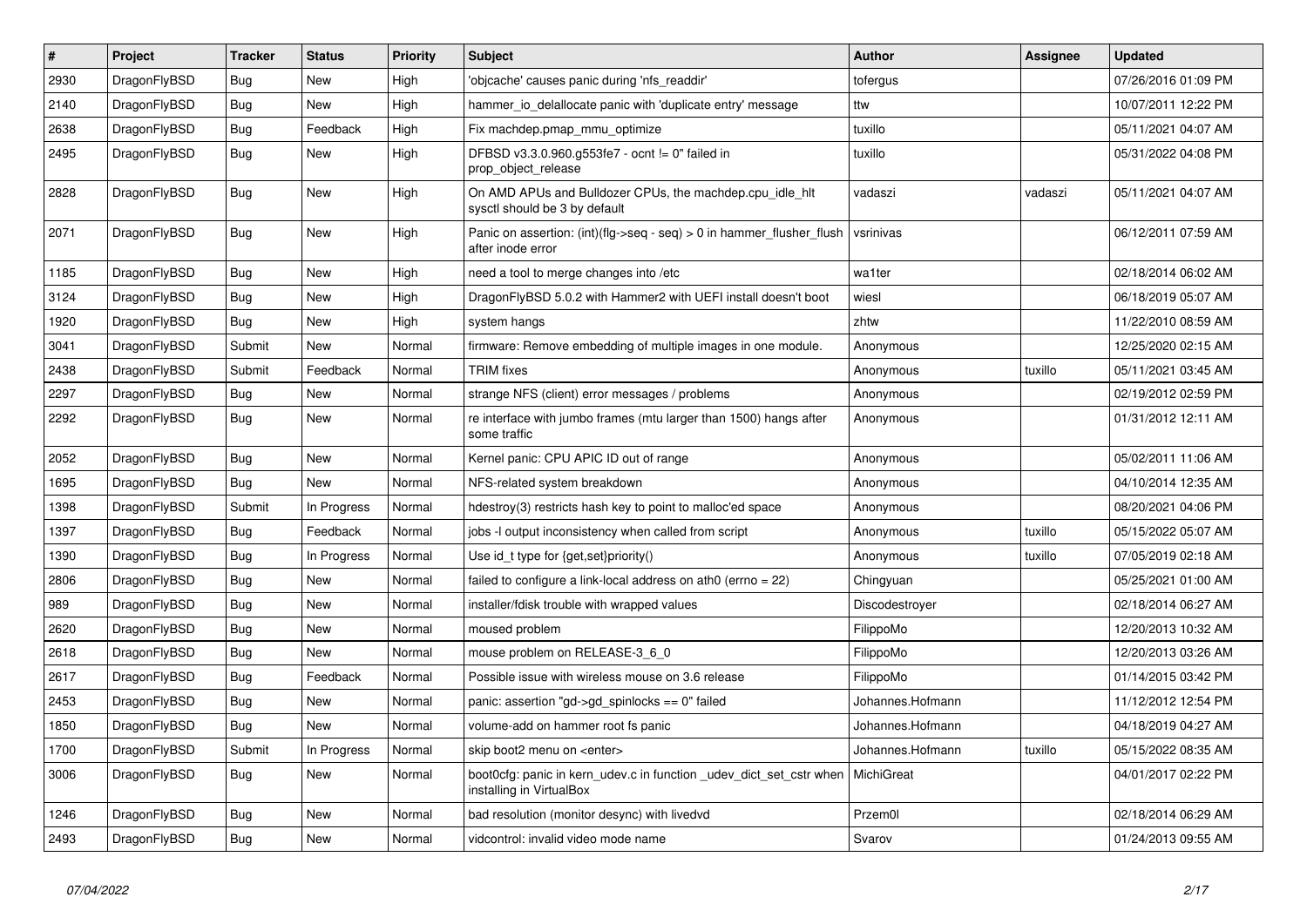| $\pmb{\#}$ | Project      | <b>Tracker</b> | <b>Status</b> | <b>Priority</b> | Subject                                                                                                                      | <b>Author</b>      | <b>Assignee</b> | <b>Updated</b>      |
|------------|--------------|----------------|---------------|-----------------|------------------------------------------------------------------------------------------------------------------------------|--------------------|-----------------|---------------------|
| 2595       | DragonFlyBSD | Bug            | New           | Normal          | DragonFly 3.4.3 crashes on SUN Blade X6250 with Qlogic ISP 2432<br>FC card                                                   | Turvamies          |                 | 10/07/2013 11:53 AM |
| 3219       | DragonFlyBSD | <b>Bug</b>     | <b>New</b>    | Normal          | x11/xorg port can not be build                                                                                               | UlasSAYGIN         |                 | 03/31/2020 08:57 AM |
| 3120       | DragonFlyBSD | Bug            | <b>New</b>    | Normal          | Intel AC 8260 firmware does not load                                                                                         | Vintodrimmer       |                 | 08/28/2018 03:30 AM |
| 2852       | DragonFlyBSD | <b>Bug</b>     | <b>New</b>    | Normal          | Hammer File System - hangs on undo during system boot / mount -<br>will not recover on DragonFlyBSD newer than 3.6.0         | abale              |                 | 05/11/2021 04:07 AM |
| 1941       | DragonFlyBSD | Bug            | <b>New</b>    | Normal          | wlan config crash                                                                                                            | abandon.every.hope |                 | 12/24/2010 07:54 PM |
| 2250       | DragonFlyBSD | Bug            | <b>New</b>    | Normal          | Kernel panic                                                                                                                 | adamk              |                 | 11/23/2018 01:10 AM |
| 3301       | DragonFlyBSD | Bug            | New           | Normal          | Gkrellm from the packages is not showing logged in users in main<br>window, logged in users always $== 0$                    | adrian             |                 | 01/08/2022 04:24 AM |
| 3300       | DragonFlyBSD | <b>Bug</b>     | <b>New</b>    | Normal          | Running Xvnc from TigerVNC package through the INETD daemon<br>in TCP WAIT mode fails hard                                   | adrian             |                 | 01/08/2022 04:25 AM |
| 3299       | DragonFlyBSD | Bug            | In Progress   | Normal          | DragonFlyBSD reports utterly wrong uptime (most of the time, right<br>after booting in)                                      | adrian             |                 | 11/11/2021 01:43 PM |
| 2210       | DragonFlyBSD | Bug            | New           | Normal          | Bugtracker cannot assign default project for new users                                                                       | ahuete.devel       |                 | 11/17/2011 11:30 AM |
| 1824       | DragonFlyBSD | <b>Bug</b>     | Feedback      | Normal          | kernel panic, x86, 2.7.3.859.ge5104                                                                                          | akirchhoff135014   |                 | 03/10/2013 07:49 AM |
| 1921       | DragonFlyBSD | <b>Bug</b>     | In Progress   | Normal          | we miss mlockall                                                                                                             | alexh              | tuxillo         | 06/18/2022 04:08 AM |
| 2520       | DragonFlyBSD | <b>Bug</b>     | New           | Normal          | panic: assertion "IS_SERIALIZED((ifp->if_serializer))" failed in<br>if default serialize assert at /usr/src/sys/net/if.c:437 | ano                |                 | 03/09/2013 12:14 AM |
| 2329       | DragonFlyBSD | <b>Bug</b>     | <b>New</b>    | Normal          | ibm x3550 & acpi                                                                                                             | ano                |                 | 06/03/2014 11:37 AM |
| 3278       | DragonFlyBSD | Bug            | <b>New</b>    | Normal          | Second screen image is distorted                                                                                             | arcade@b1t.name    |                 | 07/10/2021 03:36 AM |
| 3209       | DragonFlyBSD | Bug            | New           | Normal          | svc has some minor bugs                                                                                                      | arcade@b1t.name    |                 | 10/24/2019 09:08 AM |
| 2107       | DragonFlyBSD | Bug            | New           | Normal          | 2.10.1 sata dvd drive issue                                                                                                  | ausppc             |                 | 07/31/2011 08:41 PM |
| 331        | DragonFlyBSD | Bug            | In Progress   | Normal          | ftpsesame (aka Bridging S01E03)                                                                                              | bastyaelvtars      |                 | 03/09/2013 12:28 PM |
| 1718       | DragonFlyBSD | Bug            | Feedback      | Normal          | IDE disk drive not detected by x86_64 2.6.1 Live CD                                                                          | bcox               |                 | 11/27/2021 08:25 AM |
| 3284       | DragonFlyBSD | Bug            | <b>New</b>    | Normal          | Wrong towlower() result for U+038A                                                                                           | bhaible            |                 | 07/10/2021 03:34 AM |
| 3283       | DragonFlyBSD | <b>Bug</b>     | <b>New</b>    | Normal          | mknodat() cannot create FIFOs                                                                                                | bhaible            |                 | 07/10/2021 03:34 AM |
| 3282       | DragonFlyBSD | Bug            | <b>New</b>    | Normal          | unexpected errno value from fopen()                                                                                          | bhaible            |                 | 07/10/2021 03:34 AM |
| 3281       | DragonFlyBSD | <b>Bug</b>     | New           | Normal          | Crash after leaving unattended for a while                                                                                   | bhaible            |                 | 07/10/2021 03:32 AM |
| 3110       | DragonFlyBSD | Bug            | New           | Normal          | crash with ipfw3 under load                                                                                                  | bnegre82           |                 | 12/09/2017 06:22 AM |
| 1594       | DragonFlyBSD | Bug            | <b>New</b>    | Normal          | Kernel panic during boot from Live CD on Dell E6400                                                                          | bodie              |                 | 05/11/2021 03:54 AM |
| 1521       | DragonFlyBSD | <b>Bug</b>     | Feedback      | Normal          | amd64 2.4 livecd won't mount root at boot                                                                                    | bolapara           |                 | 01/28/2018 03:45 AM |
| 2115       | DragonFlyBSD | <b>Bug</b>     | New           | Normal          | [msk] system freeze after receive some paquet                                                                                | bsdsx              |                 | 08/22/2011 10:22 AM |
| 2319       | DragonFlyBSD | Bug            | New           | Normal          | crypt/passwd forward compat                                                                                                  | c.turner1          |                 | 02/28/2012 12:39 PM |
| 2265       | DragonFlyBSD | Bug            | New           | Normal          | mbsrtowcs does not properly handle invalid mbstate_t in ps                                                                   | c.turner1          | swildner        | 01/10/2012 07:56 PM |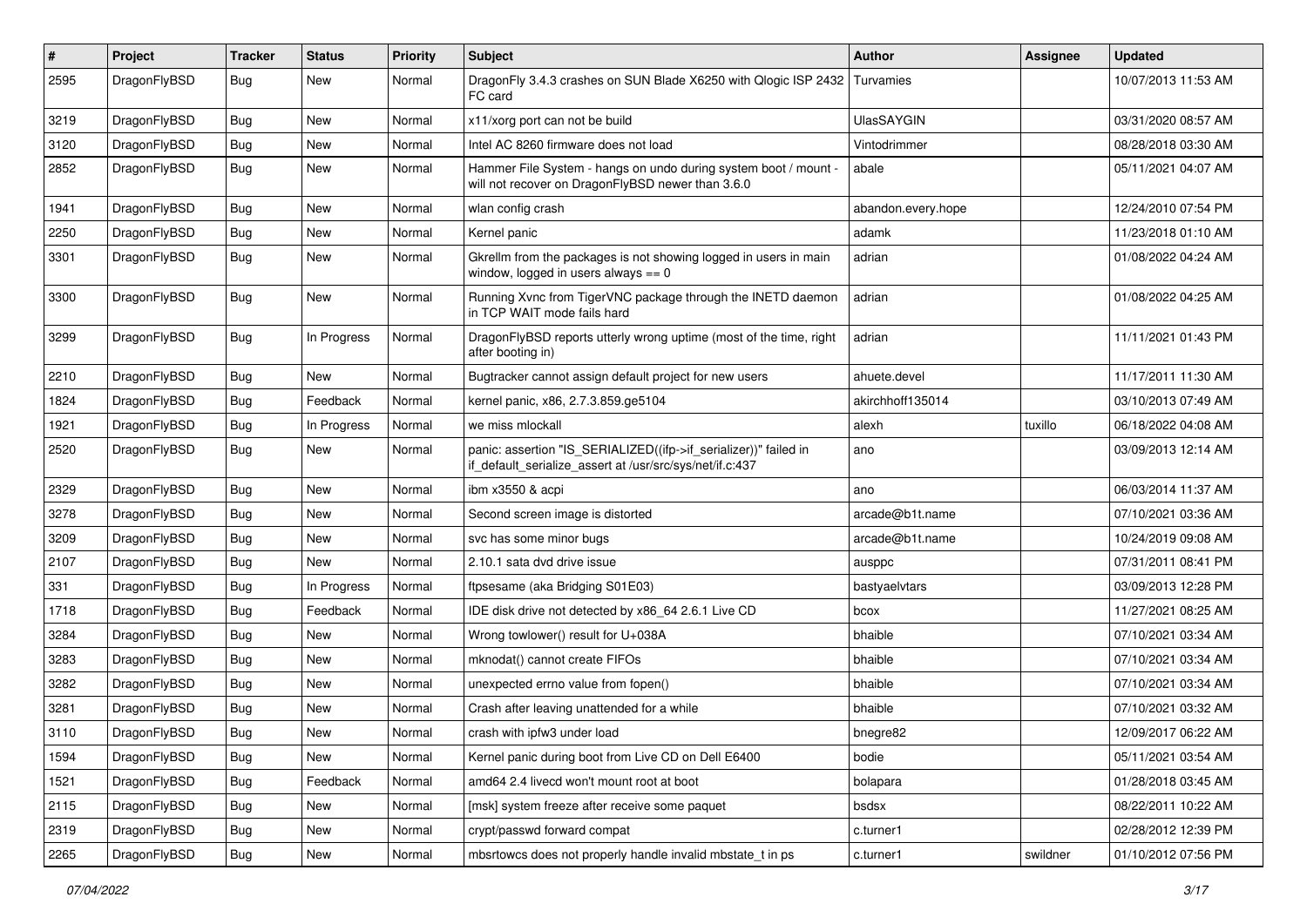| $\vert$ # | <b>Project</b> | <b>Tracker</b> | <b>Status</b> | <b>Priority</b> | <b>Subject</b>                                                                               | <b>Author</b> | Assignee | <b>Updated</b>      |
|-----------|----------------|----------------|---------------|-----------------|----------------------------------------------------------------------------------------------|---------------|----------|---------------------|
| 1618      | DragonFlyBSD   | <b>Bug</b>     | Feedback      | Normal          | collision for 'struct pmap' when using RPC and <sys user.h=""></sys>                         | carenas       |          | 05/11/2021 04:05 AM |
| 3143      | DragonFlyBSD   | <b>Bug</b>     | New           | Normal          | assertion "0" failed in hammer2 inode xop chain sync                                         | cbin          |          | 07/18/2018 12:50 PM |
| 3139      | DragonFlyBSD   | <b>Bug</b>     | <b>New</b>    | Normal          | USB Mouse Does Not Work in DragonflyBSD guest on VirtualBox                                  | chiguy1256    |          | 06/24/2018 10:14 PM |
| 3280      | DragonFlyBSD   | Bug            | <b>New</b>    | Normal          | KMS console and i915(4) not working in 6.0                                                   | cmusser       |          | 07/10/2021 03:35 AM |
| 1481      | DragonFlyBSD   | Bug            | Feedback      | Normal          | panic: assertion: kva p(buf) in soopt from kbuf (after ipfw pipe<br>show, 2.2.1-R)           | combiner      |          | 05/11/2021 04:01 AM |
| 1587      | DragonFlyBSD   | <b>Bug</b>     | Feedback      | Normal          | can't gdb across fork                                                                        | corecode      | tuxillo  | 05/11/2021 03:54 AM |
| 1584      | DragonFlyBSD   | <b>Bug</b>     | In Progress   | Normal          | can't use ssh from jail: debug1: read_passphrase: can't open<br>/dev/tty: Device busy        | corecode      | tuxillo  | 05/11/2021 03:53 AM |
| 1583      | DragonFlyBSD   | <b>Bug</b>     | In Progress   | Normal          | panic: assertion: cursor->trans->sync_lock_refs > 0 in<br>hammer_recover_cursor              | corecode      | tuxillo  | 05/11/2021 03:53 AM |
| 1556      | DragonFlyBSD   | <b>Bug</b>     | <b>New</b>    | Normal          | many processes stuck in "hmrrcm", system unusable                                            | corecode      | tuxillo  | 05/11/2021 03:52 AM |
| 1547      | DragonFlyBSD   | Bug            | In Progress   | Normal          | disklabel64 automatic sizing                                                                 | corecode      | tuxillo  | 05/11/2021 03:52 AM |
| 1528      | DragonFlyBSD   | Bug            | In Progress   | Normal          | ktrace does not show proper return values for pipe(2)                                        | corecode      | tuxillo  | 05/11/2021 03:52 AM |
| 1475      | DragonFlyBSD   | Bug            | In Progress   | Normal          | kernel blocks with low memory and syscons setting a high res mode<br>/ scrollback            | corecode      | tuxillo  | 05/11/2021 03:52 AM |
| 1474      | DragonFlyBSD   | <b>Bug</b>     | New           | Normal          | ithread 1 unexpectedly rescheduled                                                           | corecode      | tuxillo  | 05/11/2021 03:52 AM |
| 1469      | DragonFlyBSD   | Bug            | In Progress   | Normal          | Hammer history security concern                                                              | corecode      | tuxillo  | 05/11/2021 03:52 AM |
| 1442      | DragonFlyBSD   | Bug            | New           | Normal          | blocking SIGSEGV and triggering a segment violation produces an<br>all CPU consuming process | corecode      | tuxillo  | 05/11/2021 03:52 AM |
| 1440      | DragonFlyBSD   | <b>Bug</b>     | <b>New</b>    | Normal          | ptrace/gdb doesn't work after process blocks SIGTRAP                                         | corecode      | tuxillo  | 05/11/2021 03:52 AM |
| 1307      | DragonFlyBSD   | Bug            | In Progress   | Normal          | hammer tid -2 shows unexpected result                                                        | corecode      |          | 10/18/2016 05:29 PM |
| 1287      | DragonFlyBSD   | Bug            | Feedback      | Normal          | altg configuration doesn't work                                                              | corecode      | tuxillo  | 05/11/2021 03:51 AM |
| 1030      | DragonFlyBSD   | Bug            | In Progress   | Normal          | msdosfs umount panic                                                                         | corecode      | tuxillo  | 05/11/2021 03:51 AM |
| 911       | DragonFlyBSD   | <b>Bug</b>     | Feedback      | Normal          | kldload/kernel linker can exceed malloc reserve and panic system                             | corecode      | tuxillo  | 05/11/2021 03:51 AM |
| 901       | DragonFlyBSD   | Bug            | Feedback      | Normal          | route show needs to get data from all cpus                                                   | corecode      | tuxillo  | 05/11/2021 03:50 AM |
| 847       | DragonFlyBSD   | Bug            | Feedback      | Normal          | processes getting stuck on mount point                                                       | corecode      | tuxillo  | 05/11/2021 03:50 AM |
| 781       | DragonFlyBSD   | Bug            | In Progress   | Normal          | fdisk uses wrong geometry on usb flash drives                                                | corecode      | tuxillo  | 05/11/2021 03:50 AM |
| 742       | DragonFlyBSD   | <b>Bug</b>     | In Progress   | Normal          | umount problems with multiple mounts                                                         | corecode      | tuxillo  | 06/25/2022 04:02 AM |
| 731       | DragonFlyBSD   | <b>Bug</b>     | <b>New</b>    | Normal          | system freeze on "slice too large"                                                           | corecode      | tuxillo  | 06/25/2022 04:01 AM |
| 341       | DragonFlyBSD   | Bug            | <b>New</b>    | Normal          | Vinum erroneously repors devices as busy                                                     | corecode      | swildner | 01/21/2012 04:50 AM |
| 2687      | DragonFlyBSD   | Bug            | <b>New</b>    | Normal          | natacontrol software RAID in installer                                                       | csmelosky     |          | 06/22/2014 12:03 PM |
| 3243      | DragonFlyBSD   | Bug            | <b>New</b>    | Normal          | SMART status not reported properly for SSD disks                                             | daftaupe      |          | 09/09/2020 11:03 PM |
| 3227      | DragonFlyBSD   | Submit         | New           | Normal          | Add HAMMER2 instructions in the installation medium README                                   | daftaupe      |          | 03/26/2020 03:34 PM |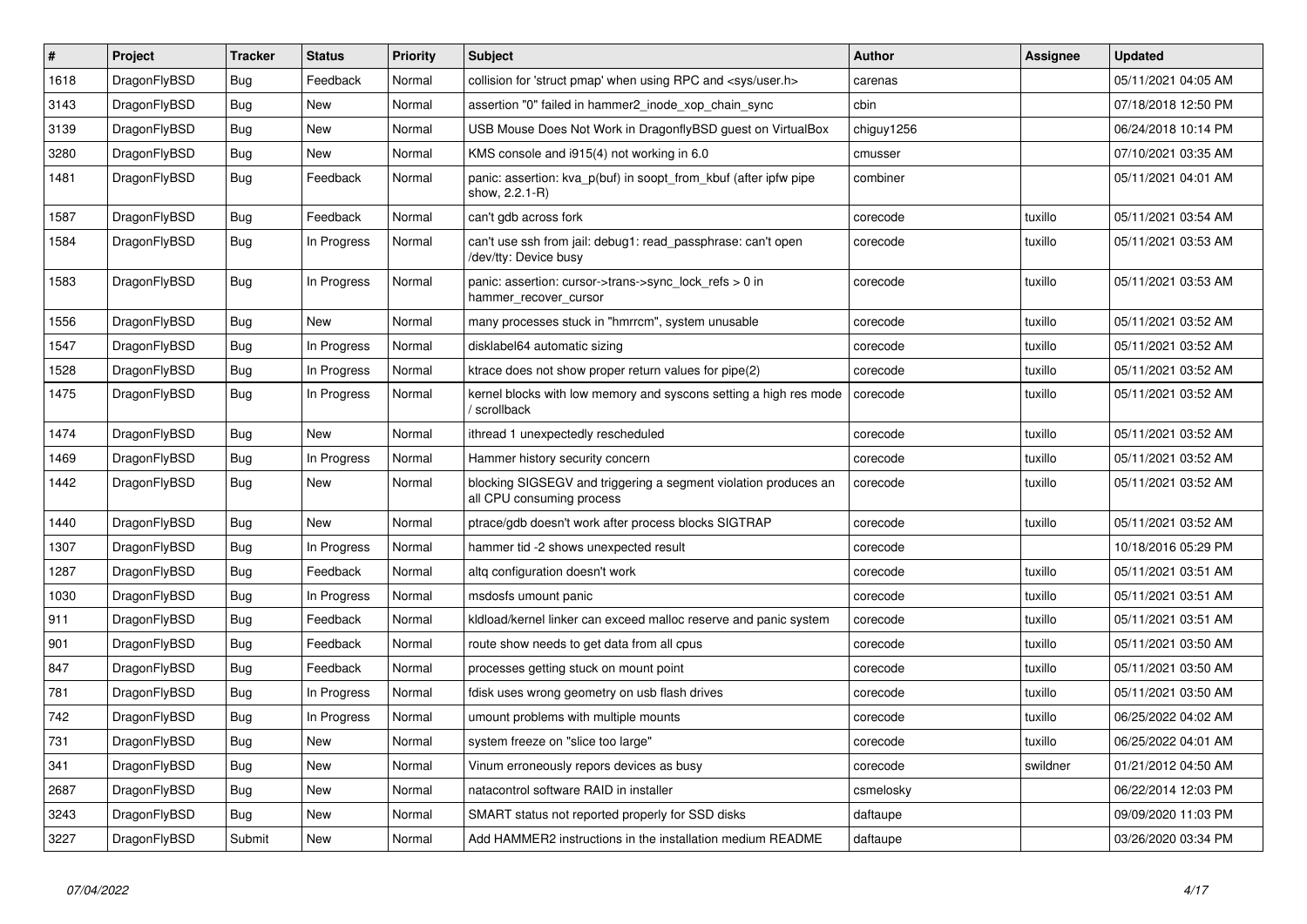| $\pmb{\#}$ | Project      | <b>Tracker</b> | <b>Status</b> | <b>Priority</b> | Subject                                                                                                                                                   | <b>Author</b> | <b>Assignee</b> | <b>Updated</b>      |
|------------|--------------|----------------|---------------|-----------------|-----------------------------------------------------------------------------------------------------------------------------------------------------------|---------------|-----------------|---------------------|
| 3145       | DragonFlyBSD | Submit         | In Progress   | Normal          | Update libelf to FreeBSD 12 current and build as base library usable<br>by ports                                                                          | davshao       | tuxillo         | 08/20/2021 03:58 PM |
| 3031       | DragonFlyBSD | Submit         | In Progress   | Normal          | Update drm/radeon to Linux 4.7.10 as much as possible                                                                                                     | davshao       | ftigeot         | 08/19/2021 12:33 PM |
| 2994       | DragonFlyBSD | Bug            | New           | Normal          | Intermittent boot hangs after git: hammer - HAMMER Version 7                                                                                              | davshao       |                 | 03/30/2017 02:06 PM |
| 2835       | DragonFlyBSD | <b>Bug</b>     | New           | Normal          | /usr/include/c++/5.0/bits/c++locale.h likes<br>POSIX C SOURCE>=200809                                                                                     | davshao       |                 | 11/18/2015 03:40 AM |
| 2688       | DragonFlyBSD | Bug            | New           | Normal          | 67613368bdda7 Fix wrong checks for U4B presence Asrock Z77M<br>difficulty detecting USB keyboard                                                          | davshao       |                 | 06/28/2014 07:08 PM |
| 2652       | DragonFlyBSD | Bug            | New           | Normal          | 189a0ff3761b47  ix: Implement MSI-X support locks up Lenovo<br>S10 Intel Atom n270                                                                        | davshao       |                 | 05/14/2014 01:55 AM |
| 2414       | DragonFlyBSD | <b>Bug</b>     | In Progress   | Normal          | Lenovo S10 acpi freeze (not new)                                                                                                                          | davshao       |                 | 05/11/2021 04:13 AM |
| 3076       | DragonFlyBSD | Bug            | New           | Normal          | sys/dev/netif/ig hal/e1000 ich8lan.c:1594: sanity checking mixup?                                                                                         | dcb           |                 | 10/11/2017 01:58 AM |
| 3025       | DragonFlyBSD | Bug            | <b>New</b>    | Normal          | sys/dev/powermng/powernow/powernow.c:284: bad comparison?                                                                                                 | dcb           |                 | 09/23/2017 07:45 AM |
| 3022       | DragonFlyBSD | Bug            | New           | Normal          | sys/dev/netif/ath/ath/if ath.c:2142: strange bitmask?                                                                                                     | dcb           |                 | 04/11/2017 11:49 AM |
| 3021       | DragonFlyBSD | Bug            | In Progress   | Normal          | sys/dev/drm/i915/i915_gem_stolen.c:115]: (error) Signed integer<br>overflow for expression '65535<<20'                                                    | dcb           |                 | 04/11/2017 12:46 PM |
| 3018       | DragonFlyBSD | Bug            | New           | Normal          | sys/bus/u4b/wlan/if_run.c:5464]: (style) Redundant condition                                                                                              | dcb           |                 | 04/11/2017 11:26 AM |
| 3011       | DragonFlyBSD | Bug            | In Progress   | Normal          | dragonfly/sys/dev/netif/re/re.c: suspicious code?                                                                                                         | dcb           |                 | 07/29/2017 01:26 AM |
| 2717       | DragonFlyBSD | Submit         | Feedback      | Normal          | Out of range numeric handling                                                                                                                             | dclink        | tuxillo         | 05/11/2021 04:08 AM |
| 3154       | DragonFlyBSD | Submit         | New           | Normal          | Update serial handling in bootloader                                                                                                                      | ddegroot      | dillon          | 11/06/2018 11:21 PM |
| 3147       | DragonFlyBSD | Submit         | <b>New</b>    | Normal          | Enable headless installation                                                                                                                              | ddegroot      |                 | 10/09/2018 01:25 PM |
| 2708       | DragonFlyBSD | Bug            | New           | Normal          | unable to send TCP nor UDP on age(4) interface                                                                                                            | dermiste      |                 | 05/11/2021 03:54 AM |
| 1774       | DragonFlyBSD | Bug            | New           | Normal          | New IP header cleanup branch available for testing                                                                                                        | dillon        |                 | 05/15/2022 10:59 AM |
| 1448       | DragonFlyBSD | Bug            | Feedback      | Normal          | panic: assertion: _tp->tt_msg->tt_cpuid == mycpuid in<br>tcp_callout_active tcp_output tcp_usr_send netmsg_pru_send<br>netmsg_service tcpmsg_service_loop | dillon        |                 | 05/11/2021 04:00 AM |
| 1429       | DragonFlyBSD | Bug            | Feedback      | Normal          | vkernel bug - "mfree: m->m_nextpkt != NULL"                                                                                                               | dillon        |                 | 05/11/2021 04:00 AM |
| 1336       | DragonFlyBSD | Bug            | In Progress   | Normal          | Still looking for reports of missed directory entries w/ HAMMER                                                                                           | dillon        |                 | 05/11/2021 04:00 AM |
| 3117       | DragonFlyBSD | Bug            | <b>New</b>    | Normal          | Problem with colours if "intel" video-driver used                                                                                                         | dpostolov     |                 | 01/07/2018 11:35 PM |
| 3116       | DragonFlyBSD | <b>Bug</b>     | New           | Normal          | da0 detects on very big volume if to remove usb install stick and<br>reboot on Intel NUC5PPYH                                                             | dpostolov     |                 | 01/07/2018 09:40 PM |
| 1877       | DragonFlyBSD | Bug            | New           | Normal          | Freeze during 1st hammer cleanup after new install                                                                                                        | elekktretterr |                 | 05/15/2022 11:43 AM |
| 1669       | DragonFlyBSD | <b>Bug</b>     | In Progress   | Normal          | Drive wont open using button                                                                                                                              | elekktretterr |                 | 02/29/2012 12:05 PM |
| 1668       | DragonFlyBSD | Bug            | Feedback      | Normal          | Power button not working                                                                                                                                  | elekktretterr |                 | 03/10/2013 06:22 AM |
| 1634       | DragonFlyBSD | Bug            | New           | Normal          | panic: spin_lock: 0xe4ad1320, indefinitive wait!                                                                                                          | elekktretterr |                 | 01/19/2015 03:21 AM |
| 1613       | DragonFlyBSD | Bug            | Feedback      | Normal          | USB Keyboard not working on master                                                                                                                        | elekktretterr |                 | 05/11/2021 04:05 AM |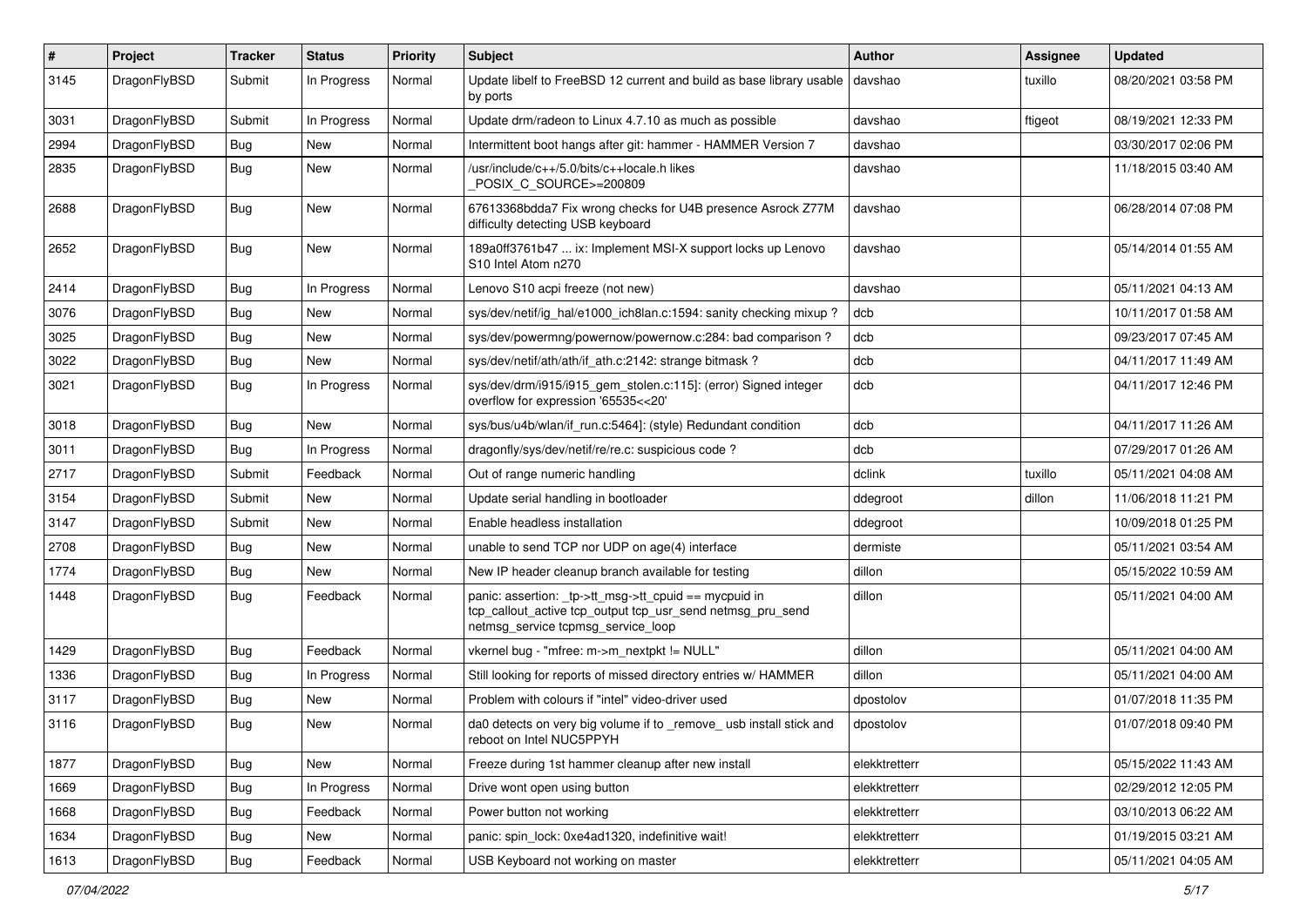| #    | Project      | <b>Tracker</b> | <b>Status</b> | <b>Priority</b> | Subject                                                                                                    | <b>Author</b> | Assignee | <b>Updated</b>      |
|------|--------------|----------------|---------------|-----------------|------------------------------------------------------------------------------------------------------------|---------------|----------|---------------------|
| 1463 | DragonFlyBSD | Bug            | New           | Normal          | Mountroot before drives are initialized                                                                    | elekktretterr |          | 12/07/2010 01:30 PM |
| 1456 | DragonFlyBSD | Bug            | Feedback      | Normal          | Microsoft wireless desktop problems                                                                        | elekktretterr |          | 01/15/2015 08:34 AM |
| 1454 | DragonFlyBSD | <b>Bug</b>     | Feedback      | Normal          | Unable to boot from external USB DVD drive                                                                 | elekktretterr |          | 05/11/2021 04:01 AM |
| 1194 | DragonFlyBSD | Bug            | New           | Normal          | SCSI errors while trying to copy photos from my camera                                                     | elekktretterr |          | 01/14/2015 04:39 PM |
| 1181 | DragonFlyBSD | Bug            | In Progress   | Normal          | ACX111 panic                                                                                               | elekktretterr |          | 05/11/2021 04:00 AM |
| 2254 | DragonFlyBSD | Bug            | <b>New</b>    | Normal          | panic: assertion "ref < &td->td_toks_end" failed in lwkt_gettoken at<br>/usr/src/sys/kern/lwkt_token.c:588 | eocallaghan   |          | 12/05/2011 10:21 PM |
| 2164 | DragonFlyBSD | Bug            | <b>New</b>    | Normal          | panic on reboot from usb.                                                                                  | eocallaghan   |          | 10/27/2011 09:29 AM |
| 2161 | DragonFlyBSD | Bug            | New           | Normal          | Outdated xorg.conf file gets installed into etc and screws up mouse                                        | eocallaghan   |          | 10/27/2011 01:51 PM |
| 2158 | DragonFlyBSD | Bug            | New           | Normal          | iwn panics with assertion on boot.                                                                         | eocallaghan   |          | 10/24/2011 04:13 PM |
| 1592 | DragonFlyBSD | Bug            | Feedback      | Normal          | AcpiOSUnmapMemory: Warning, deallocation did not track<br>allocation.                                      | eocallaghan   |          | 06/02/2014 07:45 AM |
| 1591 | DragonFlyBSD | Bug            | Feedback      | Normal          | Lenovo X301 hangs with AHCI Driver CMD TIMEOUT<br>STS=d0 <bsy></bsy>                                       | eocallaghan   |          | 05/11/2021 04:05 AM |
| 2544 | DragonFlyBSD | Bug            | New           | Normal          | live DVD system boot (menu option 1) caused db> prompt on<br>PE1950                                        | estrabd       |          | 05/11/2021 03:54 AM |
| 3276 | DragonFlyBSD | Submit         | <b>New</b>    | Normal          | Add option controlling whether gpt expand expands the last partition<br>(needs testing)                    | falsifian     |          | 07/10/2021 03:35 AM |
| 2075 | DragonFlyBSD | Bug            | <b>New</b>    | Normal          | pflogd on x86 64                                                                                           | fanch         |          | 05/16/2011 04:04 PM |
| 2569 | DragonFlyBSD | Bug            | New           | Normal          | ctime NFS                                                                                                  | ferney        |          | 08/11/2013 04:35 AM |
| 1672 | DragonFlyBSD | Bug            | Feedback      | Normal          | panic (trap 12) around btree_search() in 2.4.1-RELEASE                                                     | floid         |          | 01/19/2015 03:36 AM |
| 979  | DragonFlyBSD | Bug            | Feedback      | Normal          | Failure-prone USB mass storage (SB600? msdosfs? CAM?)                                                      | floid         |          | 01/15/2015 08:38 AM |
| 846  | DragonFlyBSD | Bug            | Feedback      | Normal          | USB bugs:usb mouse can't used!                                                                             | frankning     |          | 01/15/2015 08:36 AM |
| 1899 | DragonFlyBSD | Bug            | New           | Normal          | Keyboard doesn't work                                                                                      | fransm        |          | 05/15/2022 03:32 PM |
| 2819 | DragonFlyBSD | Bug            | In Progress   | Normal          | Random micro system freezes after a week of uptime                                                         | ftigeot       | dillon   | 08/16/2015 08:46 PM |
| 2803 | DragonFlyBSD | Bug            | New           | Normal          | HAMMER: Warning: UNDO area too small!                                                                      | ftigeot       |          | 03/11/2015 03:42 PM |
| 2674 | DragonFlyBSD | Bug            | New           | Normal          | <b>GPT Support</b>                                                                                         | ftigeot       |          | 12/28/2015 02:54 PM |
| 2619 | DragonFlyBSD | Bug            | New           | Normal          | DragonFly 3.6 can't be installed on a 6TB volume                                                           | ftigeot       |          | 02/23/2014 11:55 PM |
| 2535 | DragonFlyBSD | Bug            | New           | Normal          | Imap processes apparentlt blocked on disk I/O                                                              | ftigeot       |          | 04/02/2013 09:31 AM |
| 2416 | DragonFlyBSD | <b>Bug</b>     | New           | Normal          | ".' entry can be removed on mounted nfs filesystem                                                         | ftigeot       | tuxillo  | 06/03/2014 04:40 AM |
| 2122 | DragonFlyBSD | Submit         | New           | Normal          | [Review] Fixes to the VFS layer                                                                            | ftigeot       |          | 05/31/2022 03:25 PM |
| 2051 | DragonFlyBSD | <b>Bug</b>     | New           | Normal          | No ipv6 lan route entry created on 2.10                                                                    | ftigeot       |          | 04/21/2011 10:37 AM |
| 2037 | DragonFlyBSD | <b>Bug</b>     | Feedback      | Normal          | Panic Bad link elm while building packages                                                                 | ftigeot       | dillon   | 04/21/2011 07:20 AM |
| 1923 | DragonFlyBSD | <b>Bug</b>     | <b>New</b>    | Normal          | Abysmal NFS performance with IPv6                                                                          | ftigeot       |          | 12/05/2010 09:34 PM |
| 1826 | DragonFlyBSD | Bug            | New           | Normal          | panic during boot: assertion so->so_port  in tcp_input                                                     | ftigeot       |          | 05/15/2022 11:05 AM |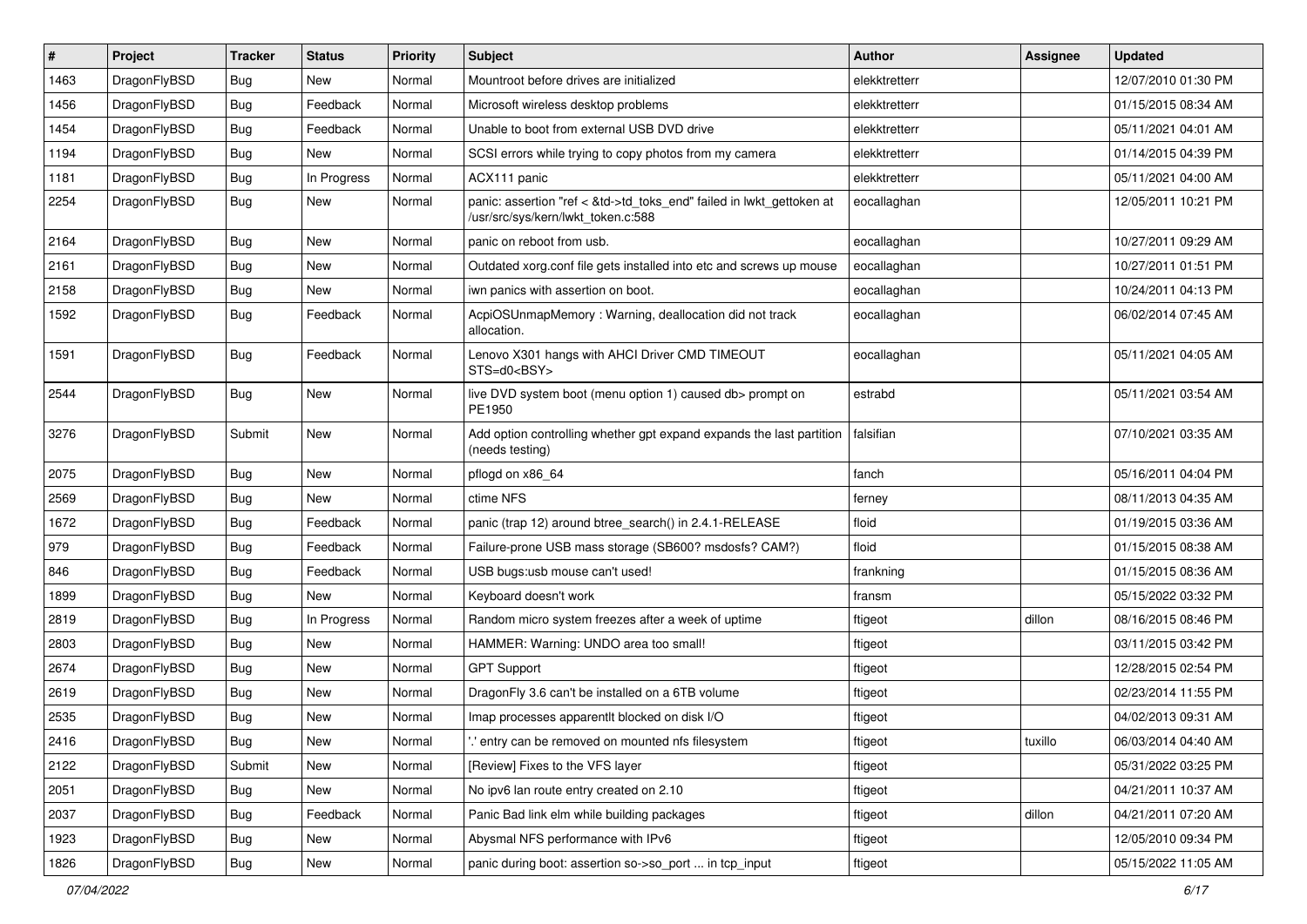| #    | Project      | <b>Tracker</b> | <b>Status</b> | <b>Priority</b> | Subject                                                                                    | <b>Author</b>   | <b>Assignee</b> | <b>Updated</b>      |
|------|--------------|----------------|---------------|-----------------|--------------------------------------------------------------------------------------------|-----------------|-----------------|---------------------|
| 1818 | DragonFlyBSD | Bug            | New           | Normal          | panic: Bad tailq NEXT (kqueue issue ?)                                                     | ftigeot         |                 | 05/15/2022 11:40 AM |
| 1593 | DragonFlyBSD | Bug            | Feedback      | Normal          | panic: assertion: ccb == ap->ap_err_ccb in ahci_put_err_ccb                                | ftigeot         | ftigeot         | 05/15/2022 05:09 AM |
| 2577 | DragonFlyBSD | Bug            | New           | Normal          | virtio-blk iops performance is cpu limited on high end devices                             | $g$ js $278$    | vsrinivas       | 08/01/2013 02:28 PM |
| 3165 | DragonFlyBSD | Bug            | New           | Normal          | Looping at boot time                                                                       | gop             |                 | 12/28/2018 01:04 PM |
| 2094 | DragonFlyBSD | Bug            | <b>New</b>    | Normal          | Segfault when gdb printing backtrace from core dump                                        | greenrd         |                 | 06/25/2011 04:14 PM |
| 1563 | DragonFlyBSD | Bug            | Feedback      | Normal          | reset(1) doesn't reset terminal to the defaults                                            | hasso           |                 | 03/10/2013 04:17 AM |
| 1525 | DragonFlyBSD | Bug            | New           | Normal          | boehm-gc problems                                                                          | hasso           |                 | 10/13/2012 07:13 PM |
| 1502 | DragonFlyBSD | Bug            | In Progress   | Normal          | Lock while deleting files from nohistory HAMMER directories                                | hasso           |                 | 03/10/2013 04:28 AM |
| 1486 | DragonFlyBSD | Bug            | Feedback      | Normal          | Interrupt storm related to SATA DVD device                                                 | hasso           |                 | 05/11/2021 04:01 AM |
| 1430 | DragonFlyBSD | Bug            | New           | Normal          | Buggy w(1)?                                                                                | hasso           | alexh           | 11/24/2010 08:09 AM |
| 1411 | DragonFlyBSD | Bug            | Feedback      | Normal          | Burning doesn't work with ahci(4)                                                          | hasso           | dillon          | 05/11/2021 04:00 AM |
| 2125 | DragonFlyBSD | Bug            | <b>New</b>    | Normal          | Weird garbage in dmesg                                                                     | herrgard        |                 | 08/30/2011 08:04 PM |
| 2045 | DragonFlyBSD | Bug            | New           | Normal          | ral(4): Fatal trap 12: page fault while in kernel mode (two panics)                        | herrgard        |                 | 11/03/2011 05:34 PM |
| 3206 | DragonFlyBSD | Submit         | <b>New</b>    | Normal          | update psm/kbd to FreeBSD 12.0 code                                                        | htse            |                 | 10/05/2019 03:49 PM |
| 3201 | DragonFlyBSD | Submit         | New           | Normal          | Fixes make search display                                                                  | htse            |                 | 08/20/2021 04:02 PM |
| 3189 | DragonFlyBSD | Bug            | New           | Normal          | Allow DragonFly Mail Agent to accept an alternate config via<br>command line switch        | iang            |                 | 08/16/2021 12:42 AM |
| 3029 | DragonFlyBSD | Bug            | <b>New</b>    | Normal          | Running DflyBSD 4.8 on FreeBSD bhyve as a guest                                            | iron            |                 | 05/13/2022 04:33 AM |
| 2746 | DragonFlyBSD | <b>Bug</b>     | New           | Normal          | some fraction of xterms started from the xmonad window manager<br>get killed with SIGALRM  | isenmann        | profmakx        | 12/28/2014 02:51 AM |
| 2604 | DragonFlyBSD | Bug            | <b>New</b>    | Normal          | dell laptop does not boot with LATEST                                                      | isenmann        |                 | 11/20/2013 02:07 AM |
| 3134 | DragonFlyBSD | Bug            | <b>New</b>    | Normal          | RFC 3021 (/31 networks) appear to be unsupported                                           | jailbird        |                 | 05/16/2018 11:03 PM |
| 2369 | DragonFlyBSD | Bug            | New           | Normal          | panic: Bad link elm 0xffffffe07edf6068 next->prev != elm                                   | jaydg           |                 | 08/15/2012 03:04 AM |
| 2353 | DragonFlyBSD | Bug            | In Progress   | Normal          | panic: assertion "gd->gd_spinlocks_wr == 0" failed in<br>bsd4_schedulerclock               | jaydg           | alexh           | 11/28/2012 01:57 AM |
| 2308 | DragonFlyBSD | Bug            | New           | Normal          | System freeze when unloading snd_hda                                                       | jaydg           |                 | 02/19/2012 07:15 AM |
| 2731 | DragonFlyBSD | <b>Bug</b>     | In Progress   | Normal          | Screen full of random colors when starting Xorg with Intel Haswell<br>HD Graphics P4600    | jkatzmaier      |                 | 11/12/2014 04:08 PM |
| 3089 | DragonFlyBSD | Bug            | In Progress   | Normal          | vtnet(4) - disable TCP checksum offload by default                                         | jlane           | vadaszi         | 05/11/2021 04:14 AM |
| 2890 | DragonFlyBSD | <b>Bug</b>     | New           | Normal          | not able to boot usb installer on Toshiba Chromebook 2                                     | johnnywhishbone |                 | 02/22/2016 03:42 AM |
| 2712 | DragonFlyBSD | <b>Bug</b>     | New           | Normal          | connect(2) returns EINVAL when retrying after ECONNREFUSED                                 | jorisgio        |                 | 08/14/2014 05:31 PM |
| 2391 | DragonFlyBSD | <b>Bug</b>     | In Progress   | Normal          | System lock with ahci and acpi enabled on ATI RS690 chipset with<br>SMB600 sata controller | jorisgio        | vadaszi         | 06/03/2015 03:51 PM |
| 2568 | DragonFlyBSD | <b>Bug</b>     | <b>New</b>    | Normal          | AHCI panic                                                                                 | josepht         |                 | 06/07/2013 05:52 PM |
| 2013 | DragonFlyBSD | <b>Bug</b>     | In Progress   | Normal          | oversized DMA request loop                                                                 | josepht         |                 | 05/11/2021 04:06 AM |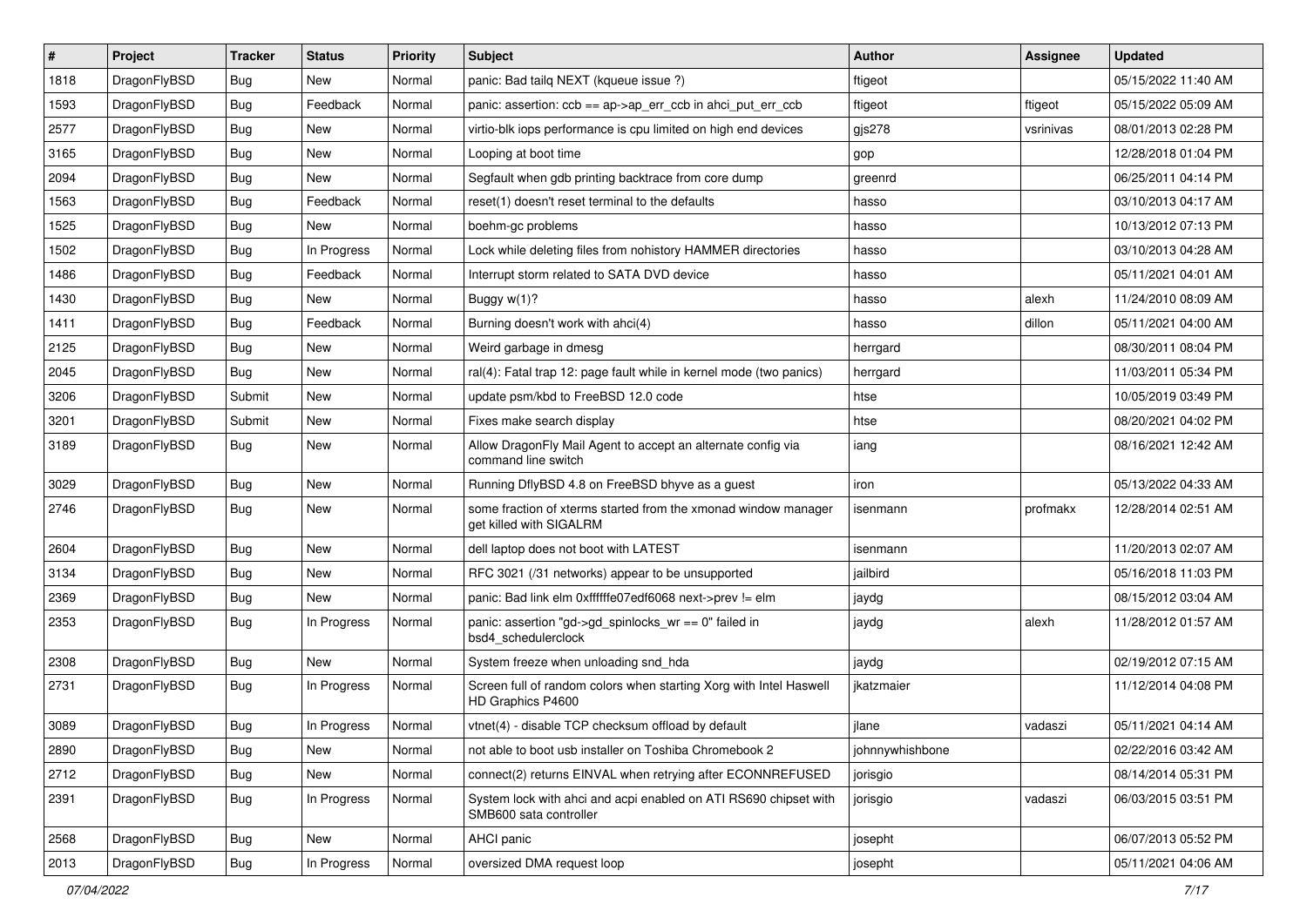| #    | Project      | <b>Tracker</b> | <b>Status</b> | <b>Priority</b> | Subject                                                                                                    | Author        | Assignee  | <b>Updated</b>      |
|------|--------------|----------------|---------------|-----------------|------------------------------------------------------------------------------------------------------------|---------------|-----------|---------------------|
| 1745 | DragonFlyBSD | Bug            | Feedback      | Normal          | kmalloc panic                                                                                              | josepht       |           | 05/11/2021 04:05 AM |
| 1330 | DragonFlyBSD | Bug            | Feedback      | Normal          | Hammer, usb disk, SYNCHRONIZE CACHE failure                                                                | josepht       |           | 06/02/2014 04:56 AM |
| 1717 | DragonFlyBSD | <b>Bug</b>     | Feedback      | Normal          | HAMMER panic in hammer cursor down()                                                                       | josepht1      |           | 05/11/2021 04:05 AM |
| 2245 | DragonFlyBSD | Bug            | New           | Normal          | panic: assertion "ref < &td->td_toks_end" failed in lwkt_gettoken at<br>/usr/src/sys/kern/lwkt_token.c:588 | juanfra684    |           | 11/22/2011 07:41 PM |
| 2153 | DragonFlyBSD | Bug            | <b>New</b>    | Normal          | Too many unuseful warnings at boot                                                                         | juanfra684    |           | 10/18/2011 10:16 PM |
| 2444 | DragonFlyBSD | Bug            | New           | Normal          | Crash during Hammer overnight cleanup                                                                      | justin        |           | 11/04/2012 07:58 AM |
| 2090 | DragonFlyBSD | <b>Bug</b>     | Feedback      | Normal          | snd_hda does not support headphone automute                                                                | justin        |           | 03/29/2012 08:03 PM |
| 2645 | DragonFlyBSD | <b>Bug</b>     | New           | Normal          | panic with dsched fq and ioprio                                                                            | jyoung15      |           | 02/20/2014 07:29 AM |
| 1727 | DragonFlyBSD | Bug            | Feedback      | Normal          | CD boot panic (2.6.1) (usb?)                                                                               | kiril         |           | 05/15/2022 05:10 AM |
| 2288 | DragonFlyBSD | <b>Bug</b>     | Feedback      | Normal          | Random IO performance loss introduced since January 1st                                                    | lentferj      |           | 01/23/2013 04:21 PM |
| 1939 | DragonFlyBSD | Bug            | <b>New</b>    | Normal          | Panic on nightly build and stress test box                                                                 | lentferj      |           | 12/18/2010 08:41 AM |
| 1916 | DragonFlyBSD | <b>Bug</b>     | New           | Normal          | Constant crashes on x86 64 with UFS                                                                        | lentferj      |           | 11/21/2010 07:40 PM |
| 2892 | DragonFlyBSD | <b>Bug</b>     | <b>New</b>    | Normal          | swap pager:indefinite wait bufferf error                                                                   | <b>Ihmwzy</b> |           | 02/21/2016 10:32 PM |
| 3310 | DragonFlyBSD | Bug            | In Progress   | Normal          | NVMM+QEMU fail to boot with UEFI: Mem Assist Failed<br>[gpa=0xfffffff0]                                    | liweitianux   |           | 01/11/2022 03:22 PM |
| 3028 | DragonFlyBSD | Bug            | In Progress   | Normal          | installer: confusion of set/get disk encryption passphrase dialogs                                         | liweitianux   | tuxillo   | 06/03/2022 05:13 PM |
| 2917 | DragonFlyBSD | Bug            | New           | Normal          | da8: reading primary partition table: error accessing offset<br>000000000000 for 512                       | liweitianux   |           | 05/11/2021 08:43 PM |
| 2565 | DragonFlyBSD | Bug            | New           | Normal          | "ifconfig ix0 up" panic                                                                                    | Itpig402a     |           | 06/03/2013 05:46 AM |
| 2434 | DragonFlyBSD | <b>Bug</b>     | New           | Normal          | BTX Halted - Boot fails on USB/GUI                                                                         | lucmv         |           | 10/17/2012 08:12 PM |
| 2808 | DragonFlyBSD | Bug            | <b>New</b>    | Normal          | X freeze by switching between X and VT - results in black screen                                           | lukesky333    |           | 05/11/2021 03:55 AM |
| 2531 | DragonFlyBSD | Bug            | <b>New</b>    | Normal          | camcontrol fails to disable APM                                                                            | m.lombardi85  |           | 03/23/2013 12:28 PM |
| 2370 | DragonFlyBSD | <b>Bug</b>     | <b>New</b>    | Normal          | panic: ffs_valloc: dup alloc                                                                               | marino        | vsrinivas | 02/01/2013 09:28 AM |
| 2167 | DragonFlyBSD | Bug            | <b>New</b>    | Normal          | shutdown/reboot fails after uptime msg                                                                     | marino        |           | 11/28/2011 03:01 AM |
| 2092 | DragonFlyBSD | <b>Bug</b>     | <b>New</b>    | Normal          | Panic: Bad link elm 0x next->prev != elm                                                                   | masterblaster | dillon    | 12/04/2011 12:49 PM |
| 3035 | DragonFlyBSD | Bug            | New           | Normal          | panic: assertion "cpu >= 0 && cpu < ncpus" failed in netisr_cpuport<br>at /usr/src/sys/net/netisr2.h:87    | masu          |           | 05/11/2017 01:24 AM |
| 2809 | DragonFlyBSD | <b>Bug</b>     | New           | Normal          | hammer mirror-stream                                                                                       | masu          |           | 04/10/2015 12:33 AM |
| 1860 | DragonFlyBSD | <b>Bug</b>     | Feedback      | Normal          | Panic while creating UFS fs on vn(4) for initrd                                                            | matthias      |           | 02/29/2012 07:16 AM |
| 2067 | DragonFlyBSD | <b>Bug</b>     | New           | Normal          | sound/pcm: "play interrupt timeout, channel dead"                                                          | matthiasr     |           | 05/11/2021 03:55 AM |
| 2598 | DragonFlyBSD | <b>Bug</b>     | New           | Normal          | i386 via USB Booting                                                                                       | mbzadegan     |           | 10/21/2013 02:28 AM |
| 2644 | DragonFlyBSD | <b>Bug</b>     | Feedback      | Normal          | 3.6.0-REL trap 9 on boot                                                                                   | memmerto      |           | 11/27/2021 08:08 AM |
| 1293 | DragonFlyBSD | Bug            | New           | Normal          | 2.2.1-REL Installer Request                                                                                | mk            | tuxillo   | 05/11/2021 04:00 AM |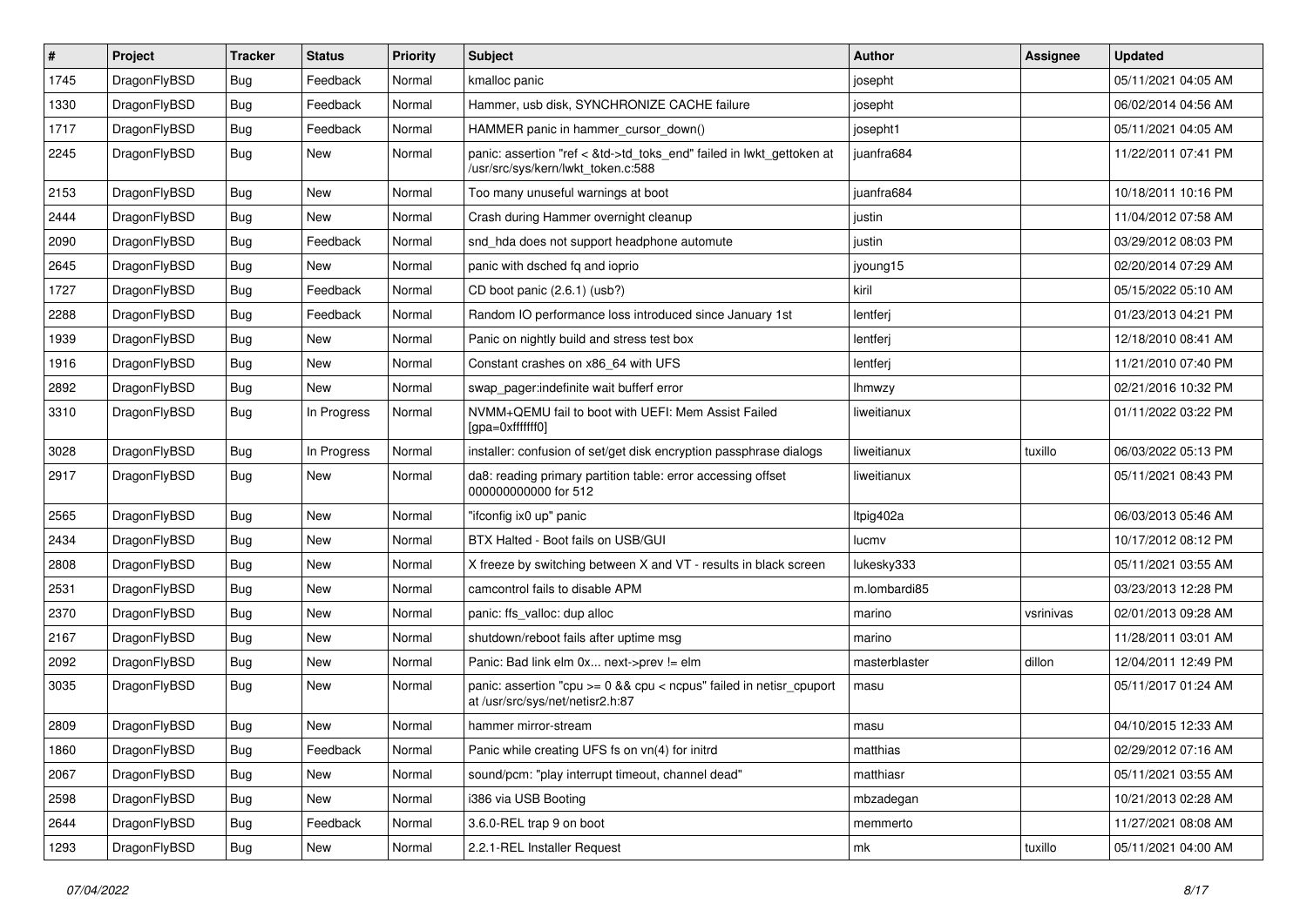| $\pmb{\#}$ | Project      | <b>Tracker</b> | <b>Status</b> | <b>Priority</b> | Subject                                                                                                            | <b>Author</b>          | Assignee  | <b>Updated</b>      |
|------------|--------------|----------------|---------------|-----------------|--------------------------------------------------------------------------------------------------------------------|------------------------|-----------|---------------------|
| 3317       | DragonFlyBSD | Bug            | In Progress   | Normal          | Network vtnet0 not working on Hetzner cloud                                                                        | mneumann               |           | 06/18/2022 03:55 AM |
| 3235       | DragonFlyBSD | Bug            | <b>New</b>    | Normal          | Kernel panic in devfs vnops.c                                                                                      | mneumann               |           | 04/28/2020 07:00 AM |
| 3222       | DragonFlyBSD | Bug            | New           | Normal          | gcc - undefined reference to '__atomic_load' (missing libatomic?)                                                  | mneumann               |           | 02/08/2020 02:45 AM |
| 2972       | DragonFlyBSD | Bug            | <b>New</b>    | Normal          | ipfw3 "deny to me" does not work correctly                                                                         | mneumann               |           | 12/27/2016 12:11 PM |
| 2881       | DragonFlyBSD | Bug            | <b>New</b>    | Normal          | Pulseaudio hangs/resets system when starting X11                                                                   | mneumann               |           | 01/09/2016 03:08 AM |
| 2788       | DragonFlyBSD | Bug            | New           | Normal          | ioctl GSLICEINFO: Not working for vnode slice                                                                      | mneumann               |           | 02/12/2015 07:49 AM |
| 3218       | DragonFlyBSD | Bug            | New           | Normal          | Kernel panics are not sent to comconsole when booted over EFI                                                      | mqudsi                 |           | 12/02/2019 08:52 PM |
| 168        | DragonFlyBSD | Bug            | In Progress   | Normal          | Livelocked limit engaged while trying to setup IPW wireless                                                        | mschacht               | sepherosa | 05/11/2021 04:05 AM |
| 1144       | DragonFlyBSD | Bug            | Feedback      | Normal          | Incorrect clock under KVM                                                                                          | msylvan                |           | 03/09/2013 01:17 PM |
| 2104       | DragonFlyBSD | Bug            | <b>New</b>    | Normal          | network configuration seg. fault on install CD                                                                     | navratil               |           | 07/26/2011 07:55 AM |
| 2958       | DragonFlyBSD | Bug            | Feedback      | Normal          | Hammer FS dies during pruning after massive write load                                                             | neilb                  |           | 10/11/2016 04:20 AM |
| 2957       | DragonFlyBSD | Bug            | Feedback      | Normal          | swapoff -a followed by swapon -a doesn't give your swap back                                                       | neilb                  |           | 10/09/2016 04:17 AM |
| 2098       | DragonFlyBSD | Submit         | New           | Normal          | [PATCH] correct ath man page example<br>(/usr/src/share/man/man4/ath.4)                                            | nobody                 |           | 11/15/2011 12:27 AM |
| 3215       | DragonFlyBSD | Bug            | <b>New</b>    | Normal          | Hang in tcdrain(3) after write(3)                                                                                  | noloader               |           | 11/25/2019 03:08 PM |
| 2622       | DragonFlyBSD | Bug            | New           | Normal          | VAIO FIT15E fn keys support                                                                                        | nonsolosoft            |           | 12/31/2013 01:31 AM |
| 2621       | DragonFlyBSD | Bug            | New           | Normal          | core dump using cdrom                                                                                              | nonsolosoft            |           | 12/27/2013 12:43 AM |
| 2412       | DragonFlyBSD | Bug            | <b>New</b>    | Normal          | wlan0 fails to get address via dhclient                                                                            | nonsolosoft            |           | 08/30/2012 05:55 AM |
| 2182       | DragonFlyBSD | Bug            | New           | Normal          | if_msk PHY FIFO underrun/overflow                                                                                  | nonsolosoft            |           | 09/03/2012 06:39 AM |
| 1193       | DragonFlyBSD | Bug            | <b>New</b>    | Normal          | kernel doesn't recognize cdrom drive                                                                               | nonsolosoft            |           | 01/25/2014 09:11 PM |
| 3052       | DragonFlyBSD | Bug            | New           | Normal          | panic DragonFly v4.8.1-RELEASE by mounting a malformed NTFS<br>image [64.000]                                      | open.source@ribose.com |           | 08/14/2017 03:22 AM |
| 3051       | DragonFlyBSD | Bug            | <b>New</b>    | Normal          | panic DragonFly v4.8.1-RELEASE by mounting a malformed NTFS<br>image [12.000]                                      | open.source@ribose.com |           | 08/14/2017 03:20 AM |
| 3049       | DragonFlyBSD | Bug            | New           | Normal          | panic DragonFly v4.8.1-RELEASE by mounting a malformed<br>msdosfs image [12.128]                                   | open.source@ribose.com |           | 08/14/2017 02:53 AM |
| 2802       | DragonFlyBSD | Bug            | <b>New</b>    | Normal          | USB Wifi urtwn0 crash from cd boot                                                                                 | opvalues               |           | 03/10/2015 01:07 AM |
| 2799       | DragonFlyBSD | Bug            | <b>New</b>    | Normal          | Fatal trap 12 caused by moused(8) -p/dev/cual0                                                                     | opvalues               |           | 03/04/2015 11:01 PM |
| 3152       | DragonFlyBSD | <b>Bug</b>     | Feedback      | Normal          | Console's size in ttyv0 and single user mode is sticking to 80x25,<br>while ttyv1 can make use of the whole screen | overtime               |           | 02/24/2019 01:08 AM |
| 2874       | DragonFlyBSD | <b>Bug</b>     | New           | Normal          | make world DESTDIR=/emptydir fails                                                                                 | pascii                 |           | 12/25/2015 07:04 AM |
| 2898       | DragonFlyBSD | <b>Bug</b>     | New           | Normal          | <b>HAMMER</b> panic                                                                                                | pavalos                |           | 11/03/2018 07:05 AM |
| 2526       | DragonFlyBSD | <b>Bug</b>     | New           | Normal          | hammer cleanup doesn't run on first day of DST                                                                     | pavalos                |           | 10/18/2016 05:28 PM |
| 2248       | DragonFlyBSD | <b>Bug</b>     | New           | Normal          | sysctl panic                                                                                                       | pavalos                |           | 11/23/2011 06:23 PM |
| 2199       | DragonFlyBSD | <b>Bug</b>     | New           | Normal          | screen segfaults if utmpx isn't present                                                                            | pavalos                |           | 11/15/2011 10:52 PM |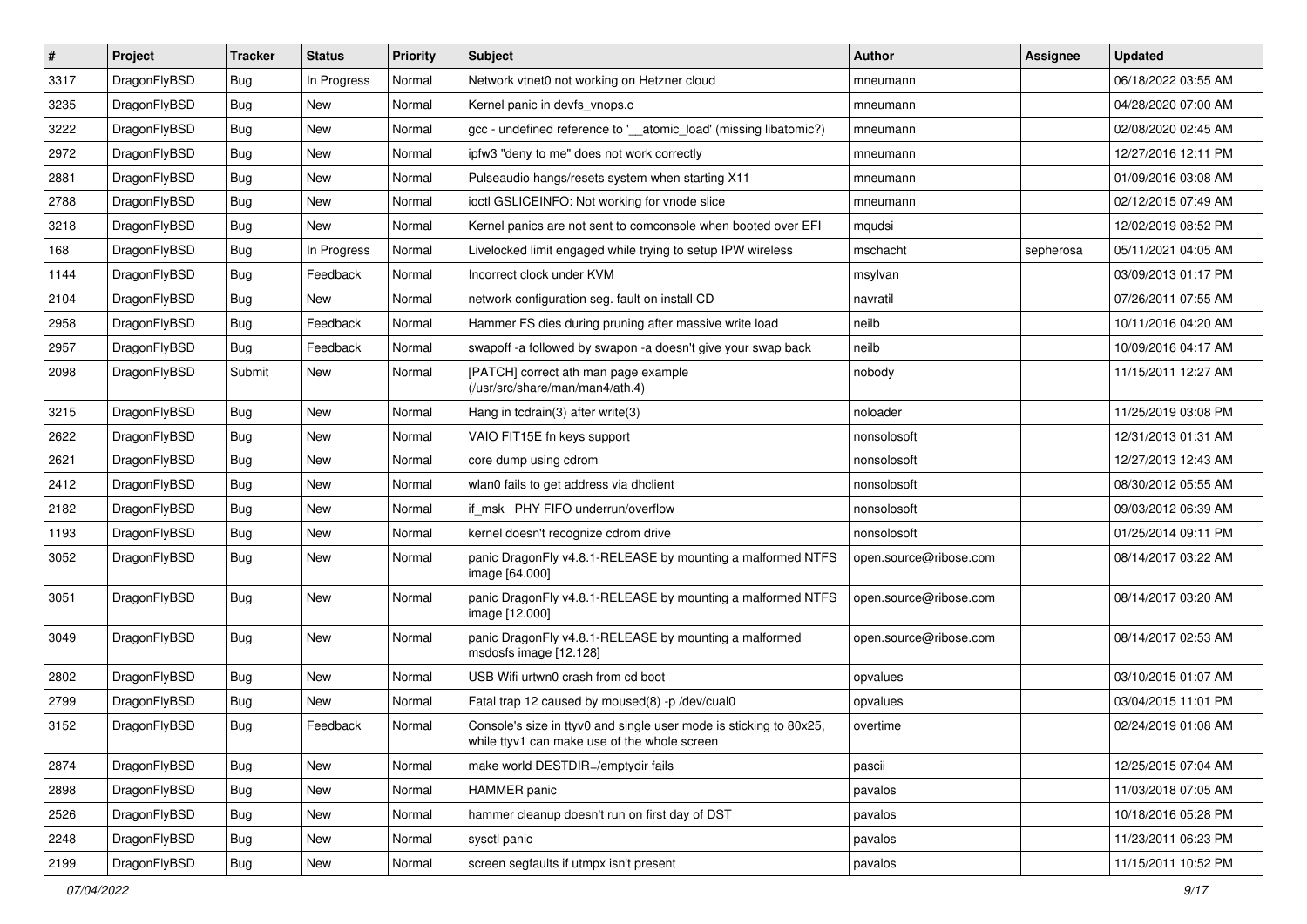| $\vert$ # | <b>Project</b> | <b>Tracker</b> | <b>Status</b> | <b>Priority</b> | <b>Subject</b>                                                                                                 | Author   | Assignee | <b>Updated</b>      |
|-----------|----------------|----------------|---------------|-----------------|----------------------------------------------------------------------------------------------------------------|----------|----------|---------------------|
| 2099      | DragonFlyBSD   | <b>Bug</b>     | <b>New</b>    | Normal          | page fault panic in vm system                                                                                  | pavalos  |          | 07/10/2011 08:51 AM |
| 2048      | DragonFlyBSD   | <b>Bug</b>     | New           | Normal          | panic: ffs sync: rofs mod                                                                                      | pavalos  |          | 04/12/2011 05:45 AM |
| 2008      | DragonFlyBSD   | <b>Bug</b>     | <b>New</b>    | Normal          | lwkt_setcpu_remote: td->td_flags 00800621 console flood                                                        | pavalos  |          | 03/06/2011 09:37 PM |
| 1969      | DragonFlyBSD   | Bug            | New           | Normal          | pf-related network problem                                                                                     | pavalos  | lentferj | 02/01/2011 06:57 PM |
| 1949      | DragonFlyBSD   | Bug            | <b>New</b>    | Normal          | iwn panic                                                                                                      | pavalos  |          | 01/30/2011 03:21 AM |
| 1946      | DragonFlyBSD   | Bug            | <b>New</b>    | Normal          | ieee80211 panic                                                                                                | pavalos  | josepht  | 01/27/2011 06:00 PM |
| 1769      | DragonFlyBSD   | <b>Bug</b>     | New           | Normal          | panic: assertion: _tp->tt_msg->tt_cpuid == mycpuid in<br>tcp callout active                                    | pavalos  | sjg      | 05/15/2022 11:07 AM |
| 3226      | DragonFlyBSD   | <b>Bug</b>     | <b>New</b>    | Normal          | Xorg freezes in vm: thread stuck in "objtrm1"                                                                  | peeter   |          | 04/08/2020 02:10 AM |
| 2970      | DragonFlyBSD   | Bug            | New           | Normal          | kernel 4.7: "Is -I" causes panic on UDF filesystem: "bgetvp -<br>overlapping buffer"                           | peeter   |          | 12/21/2016 02:46 AM |
| 1943      | DragonFlyBSD   | <b>Bug</b>     | <b>New</b>    | Normal          | hammer assertion panic                                                                                         | peter    |          | 12/27/2010 12:45 AM |
| 1990      | DragonFlyBSD   | <b>Bug</b>     | <b>New</b>    | Normal          | /mnt too large to mount                                                                                        | peur.neu |          | 02/16/2011 11:24 PM |
| 1951      | DragonFlyBSD   | Bug            | <b>New</b>    | Normal          | dma timeouts at phyaddr on a good hdd                                                                          | peur.neu |          | 01/04/2011 07:12 AM |
| 3247      | DragonFlyBSD   | <b>Bug</b>     | <b>New</b>    | Normal          | Kernel panic doing nothing much                                                                                | phma     |          | 09/12/2020 11:40 PM |
| 2816      | DragonFlyBSD   | <b>Bug</b>     | <b>New</b>    | Normal          | A multitasking process being debugged can get stuck                                                            | phma     |          | 05/19/2015 03:57 AM |
| 2611      | DragonFlyBSD   | <b>Bug</b>     | <b>New</b>    | Normal          | Change in IP address results in network not working                                                            | phma     |          | 12/05/2013 07:55 PM |
| 2557      | DragonFlyBSD   | Bug            | <b>New</b>    | Normal          | stock 3.4.1 kernel halts during booting if dm and dm_target_crypt<br>are loaded and RAID controller is present | phma     |          | 05/12/2013 10:38 PM |
| 2389      | DragonFlyBSD   | Bug            | <b>New</b>    | Normal          | computer crashed while listing processes                                                                       | phma     |          | 06/18/2012 02:49 PM |
| 2387      | DragonFlyBSD   | <b>Bug</b>     | <b>New</b>    | Normal          | hammer ignores -t during dedup                                                                                 | phma     |          | 06/17/2012 12:30 PM |
| 2331      | DragonFlyBSD   | Bug            | New           | Normal          | reading mouse mode from unopen file descriptor hangs mouse<br>driver                                           | phma     |          | 03/14/2012 09:43 AM |
| 2311      | DragonFlyBSD   | Bug            | <b>New</b>    | Normal          | Xorg crash having something to do with drm                                                                     | phma     |          | 02/22/2012 09:59 AM |
| 2306      | DragonFlyBSD   | <b>Bug</b>     | New           | Normal          | a crash starts the kernel debugger in text mode, but just reboots in X                                         | phma     |          | 02/11/2012 08:02 PM |
| 1559      | DragonFlyBSD   | <b>Bug</b>     | <b>New</b>    | Normal          | kernel trap                                                                                                    | phma     |          | 11/27/2021 08:43 AM |
| 3302      | DragonFlyBSD   | Bug            | New           | Normal          | Will not boot on System76 Lemur Pro (lemp10)                                                                   | piecuch  |          | 11/03/2021 10:21 AM |
| 3298      | DragonFlyBSD   | <b>Bug</b>     | New           | Normal          | Running "w" and having logged in via XDM through VNC, "w" prints<br>an extra error message                     | piecuch  |          | 10/25/2021 09:16 AM |
| 3239      | DragonFlyBSD   | <b>Bug</b>     | <b>New</b>    | Normal          | unable to SIGKILL glitched emacs                                                                               | piecuch  |          | 05/26/2020 03:30 AM |
| 3238      | DragonFlyBSD   | <b>Bug</b>     | <b>New</b>    | Normal          | race conditions when printing from vkernel console                                                             | piecuch  |          | 05/19/2020 02:50 PM |
| 2496      | DragonFlyBSD   | Bug            | New           | Normal          | NTFS malloc limit exceeded                                                                                     | plasmob  | tuxillo  | 02/19/2013 08:47 AM |
| 3245      | DragonFlyBSD   | Bug            | New           | Normal          | panic: free: guard1x fail, i915 load from loader.conf                                                          | polachok |          | 08/21/2020 10:36 AM |
| 1101      | DragonFlyBSD   | <b>Bug</b>     | Feedback      | Normal          | ohci related panic                                                                                             | polachok |          | 05/11/2021 04:00 AM |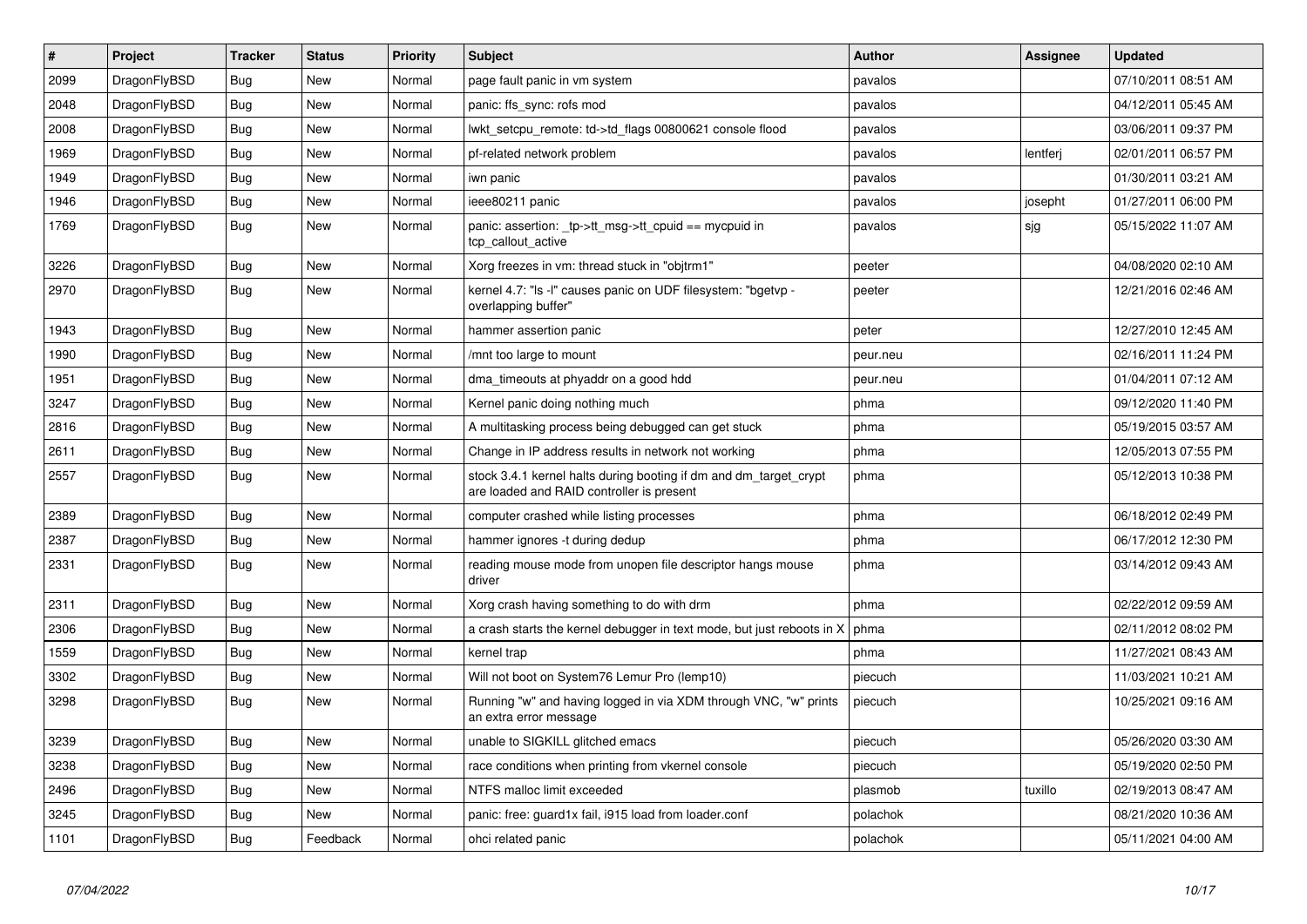| #    | Project      | <b>Tracker</b> | <b>Status</b> | <b>Priority</b> | Subject                                                                                                                                                                                           | <b>Author</b> | <b>Assignee</b> | <b>Updated</b>      |
|------|--------------|----------------|---------------|-----------------|---------------------------------------------------------------------------------------------------------------------------------------------------------------------------------------------------|---------------|-----------------|---------------------|
| 1577 | DragonFlyBSD | Bug            | Feedback      | Normal          | panic: assertion: leaf->base.obj_id == ip->obj_id in<br>hammer_ip_delete_range                                                                                                                    | qhwt+dfly     |                 | 05/11/2021 04:01 AM |
| 1387 | DragonFlyBSD | <b>Bug</b>     | Feedback      | Normal          | zero-size malloc and ps: kvm getprocs: Bad address                                                                                                                                                | qhwt+dfly     |                 | 05/11/2021 04:00 AM |
| 1368 | DragonFlyBSD | Bug            | In Progress   | Normal          | suspend signal race?                                                                                                                                                                              | qhwt+dfly     |                 | 05/11/2021 03:51 AM |
| 570  | DragonFlyBSD | <b>Bug</b>     | Feedback      | Normal          | 1.8.x: ACPI problems                                                                                                                                                                              | qhwt+dfly     |                 | 06/02/2014 03:45 AM |
| 1942 | DragonFlyBSD | <b>Bug</b>     | <b>New</b>    | Normal          | locking against myself in getcacheblk()?                                                                                                                                                          | qhwt.dfly     |                 | 05/31/2022 02:15 PM |
| 1917 | DragonFlyBSD | <b>Bug</b>     | New           | Normal          | panic: assertion: (RB_EMPTY(&ip->rec_tree) && (ip->flags &<br>HAMMER INODE XDIRTY) == 0)    (!RB EMPTY(&ip->rec tree)<br>&& (ip->flags & HAMMER_INODE_XDIRTY) != 0) in<br>hammer_flush_inode_done | qhwt.dfly     |                 | 11/24/2010 03:23 AM |
| 1876 | DragonFlyBSD | <b>Bug</b>     | <b>New</b>    | Normal          | devfs in $ ail + logging$ out from console(ttyv1+) -> panic                                                                                                                                       | qhwt.dfly     | tuxillo         | 05/31/2022 03:24 PM |
| 2371 | DragonFlyBSD | <b>Bug</b>     | New           | Normal          | Timezone problem with America/Sao Paulo                                                                                                                                                           | raitech       |                 | 05/17/2012 01:42 PM |
| 1560 | DragonFlyBSD | <b>Bug</b>     | Feedback      | Normal          | Unable to modify partition table on ThinkPad T61p during install                                                                                                                                  | rehsack       |                 | 01/15/2015 08:57 AM |
| 3313 | DragonFlyBSD | Bug            | New           | Normal          | Can't boot from my live USB at all. The kernel loading process<br>hangs.                                                                                                                          | rempas        |                 | 06/03/2022 12:16 AM |
| 2822 | DragonFlyBSD | <b>Bug</b>     | New           | Normal          | USB 3.0 stick throws "reading primary partition table: error<br>accessing offset 000[] for 152" error, while the stick works on any<br>other OS I tested                                          | revuwa        | profmakx        | 06/29/2015 05:56 AM |
| 1836 | DragonFlyBSD | <b>Bug</b>     | <b>New</b>    | Normal          | Incorrect TCP checksum show up in tcpdump                                                                                                                                                         | robgar1       |                 | 05/15/2022 11:22 AM |
| 2430 | DragonFlyBSD | <b>Bug</b>     | <b>New</b>    | Normal          | Alternate Password Hash method                                                                                                                                                                    | robin.carey1  |                 | 10/07/2012 06:28 AM |
| 2138 | DragonFlyBSD | <b>Bug</b>     | <b>New</b>    | Normal          | > 100% CPU usage                                                                                                                                                                                  | robin.carey1  |                 | 09/26/2011 12:20 PM |
| 2626 | DragonFlyBSD | <b>Bug</b>     | <b>New</b>    | Normal          | iwn driver drops with error: "firmware error 'iwn intr: fatal firmware<br>error""                                                                                                                 | rodyaj        |                 | 01/09/2014 05:50 AM |
| 2738 | DragonFlyBSD | Bug            | <b>New</b>    | Normal          | Hammer: Strange behavior when trying to recover old version of<br>moved file                                                                                                                      | roland        |                 | 11/20/2014 08:02 AM |
| 3141 | DragonFlyBSD | Bug            | <b>New</b>    | Normal          | dhclient blocks boot process                                                                                                                                                                      | rowo          |                 | 12/16/2018 11:01 AM |
| 2080 | DragonFlyBSD | <b>Bug</b>     | New           | Normal          | panic: lockmgr thrd_sleep: called from interrupt, ipi, or hard code<br>section                                                                                                                    | rumcic        |                 | 05/30/2011 05:06 PM |
| 2072 | DragonFlyBSD | Bug            | <b>New</b>    | Normal          | Fatal trap 12: stopped at lwkt_send_ipiq3                                                                                                                                                         | rumcic        |                 | 05/17/2011 04:12 AM |
| 1975 | DragonFlyBSD | <b>Bug</b>     | New           | Normal          | Applications seg fault in select() and poll()                                                                                                                                                     | rumcic        |                 | 05/31/2022 02:58 PM |
| 1874 | DragonFlyBSD | Bug            | New           | Normal          | mpd listening on all IPs, accepting only on one                                                                                                                                                   | rumcic        |                 | 05/08/2011 01:01 PM |
| 1873 | DragonFlyBSD | Bug            | New           | Normal          | Panic upon usb mouse detach and reattaching                                                                                                                                                       | rumcic        |                 | 02/01/2011 09:53 AM |
| 1580 | DragonFlyBSD | <b>Bug</b>     | Feedback      | Normal          | Panic (Fatal trap 12: page fault while in kernel mode) while playing<br>with pf and netif names                                                                                                   | rumcic        |                 | 12/21/2018 01:21 AM |
| 1489 | DragonFlyBSD | <b>Bug</b>     | Feedback      | Normal          | panic: ufs_dirbad: bad dir                                                                                                                                                                        | rumcic        |                 | 03/10/2013 04:34 AM |
| 1250 | DragonFlyBSD | <b>Bug</b>     | Feedback      | Normal          | Panic upon plugging an USB flash drive into the machine                                                                                                                                           | rumcic        |                 | 03/10/2013 05:17 AM |
| 1249 | DragonFlyBSD | <b>Bug</b>     | Feedback      | Normal          | panic: ffs_vfree: freeing free inode                                                                                                                                                              | rumcic        |                 | 03/10/2013 05:13 AM |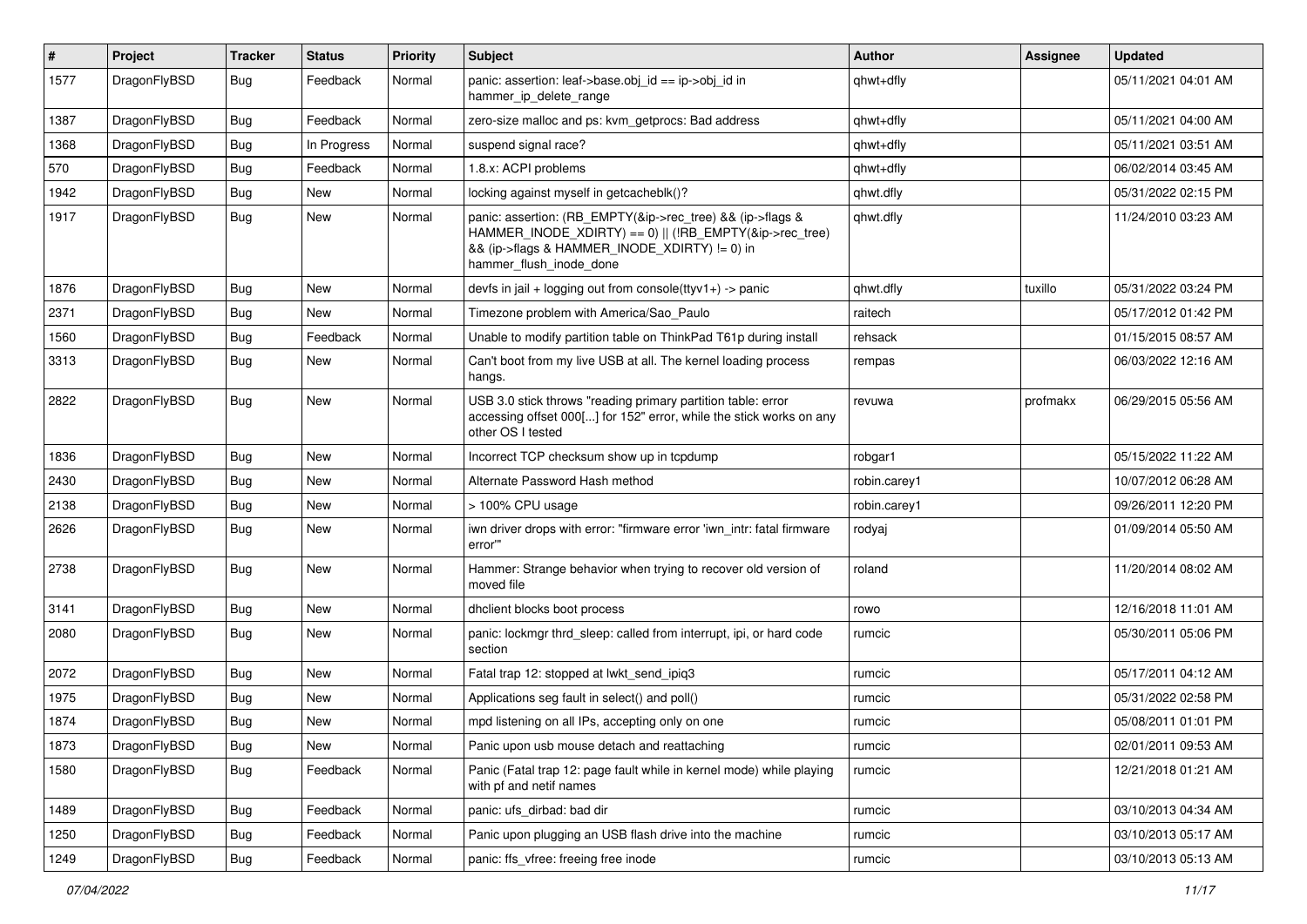| $\sharp$ | Project      | <b>Tracker</b> | <b>Status</b> | <b>Priority</b> | Subject                                                                              | <b>Author</b> | Assignee | <b>Updated</b>      |
|----------|--------------|----------------|---------------|-----------------|--------------------------------------------------------------------------------------|---------------|----------|---------------------|
| 1218     | DragonFlyBSD | Bug            | In Progress   | Normal          | panic: assertion: error == 0 in hammer_start_transaction                             | rumcic        |          | 05/11/2021 04:00 AM |
| 1192     | DragonFlyBSD | Submit         | <b>New</b>    | Normal          | KKASSERTs in sys/kern/uipc_{msg,socket}.c are too strict                             | rumcic        |          | 05/11/2021 04:07 AM |
| 998      | DragonFlyBSD | Bug            | In Progress   | Normal          | Unconfiguring a vn while it is mounted                                               | rumcic        | tuxillo  | 05/11/2021 04:00 AM |
| 2316     | DragonFlyBSD | Bug            | New           | Normal          | Ungraceful invalid password handling for adding a new user in the<br>installer       | rune          |          | 04/27/2012 11:23 PM |
| 2549     | DragonFlyBSD | Bug            | In Progress   | Normal          | netgraph7: Kernel page fault.                                                        | russiane39    | nant     | 05/10/2013 11:20 PM |
| 3047     | DragonFlyBSD | Bug            | <b>New</b>    | Normal          | HAMMER critical write error                                                          | samuel        |          | 06/19/2019 09:50 AM |
| 2123     | DragonFlyBSD | Bug            | New           | Normal          | hammer is losing files                                                               | schmir        |          | 08/30/2011 07:56 PM |
| 2100     | DragonFlyBSD | Bug            | Feedback      | Normal          | devfs related panic                                                                  | sepherosa     | alexh    | 07/10/2011 02:29 PM |
| 2042     | DragonFlyBSD | Bug            | New           | Normal          | kernel panic, when run boot0cfg                                                      | sepherosa     |          | 05/31/2022 03:01 PM |
| 1944     | DragonFlyBSD | <b>Bug</b>     | New           | Normal          | panic: backing_object 0xdea7b258 was somehow re-referenced<br>during collapse!       | sepherosa     |          | 12/27/2010 02:06 AM |
| 3160     | DragonFlyBSD | Submit         | In Progress   | Normal          | State the implementation difference in pkill/pgrep manual                            | sevan         | tuxillo  | 06/03/2022 05:15 PM |
| 2933     | DragonFlyBSD | Submit         | New           | Normal          | Remove unix domain socket support from cat(1)                                        | sevan         |          | 08/01/2016 08:10 PM |
| 2924     | DragonFlyBSD | <b>Bug</b>     | New           | Normal          | cat -v fails to tag characters in extended table with M- prefix with<br>some locales | sevan         |          | 07/11/2016 07:18 AM |
| 2124     | DragonFlyBSD | Bug            | <b>New</b>    | Normal          | getty repeating too quickly on port /dev/ttyv0                                       | sgeorge.ml    |          | 09/01/2011 04:28 AM |
| 2891     | DragonFlyBSD | Bug            | <b>New</b>    | Normal          | Kernel panic in IEEE802.11 related code                                              | shamaz        |          | 05/29/2016 05:49 PM |
| 2863     | DragonFlyBSD | Bug            | New           | Normal          | HAMMER synch tid is zero                                                             | shamaz        |          | 12/12/2015 11:24 PM |
| 2820     | DragonFlyBSD | Bug            | <b>New</b>    | Normal          | TP-Link USB Wi-Fi adapter cannot be reattached to the system                         | shamaz        |          | 05/22/2015 09:45 PM |
| 1961     | DragonFlyBSD | Bug            | <b>New</b>    | Normal          | Can't create dump from DDB                                                           | shamaz        |          | 01/29/2011 09:02 PM |
| 1935     | DragonFlyBSD | Bug            | New           | Normal          | mouse does not work after switching between x and console                            | shamaz        |          | 12/13/2010 10:06 AM |
| 1884     | DragonFlyBSD | Bug            | New           | Normal          | System completely freezes while listening music (devbuf: malloc<br>limit exceeded)   | shamaz        |          | 01/24/2011 05:00 PM |
| 2061     | DragonFlyBSD | Bug            | New           | Normal          | USB keyboard boot panic                                                              | sjg           |          | 05/04/2012 12:20 AM |
| 1786     | DragonFlyBSD | Bug            | New           | Normal          | Calling NULL function pointer initiates panic loop                                   | sjg           |          | 10/11/2010 05:28 PM |
| 1302     | DragonFlyBSD | Bug            | In Progress   | Normal          | Checkpoint regression?                                                               | sjg           | sjg      | 07/10/2013 05:22 PM |
| 1964     | DragonFlyBSD | Bug            | New           | Normal          | iwn (panic assertion : wlan_assert_serialized)                                       | sjmm.ptr      | josepht  | 02/01/2011 12:57 PM |
| 2936     | DragonFlyBSD | Bug            | <b>New</b>    | Normal          | loader.efi crashes while loading kernel                                              | spaceille     |          | 08/20/2016 06:17 AM |
| 2587     | DragonFlyBSD | <b>Bug</b>     | New           | Normal          | SATA DVD writer not detected by DragonFly                                            | srussell      |          | 09/04/2020 08:55 AM |
| 2586     | DragonFlyBSD | <b>Bug</b>     | <b>New</b>    | Normal          | pf: "modulate" state seems problematic                                               | srussell      |          | 09/25/2013 07:36 PM |
| 2077     | DragonFlyBSD | <b>Bug</b>     | New           | Normal          | USB devices conflicting                                                              | srussell      |          | 05/17/2011 05:12 PM |
| 2055     | DragonFlyBSD | <b>Bug</b>     | New           | Normal          | ssh + IPV6 + bridge => connection freezes                                            | steve         |          | 04/24/2011 07:13 PM |
| 2004     | DragonFlyBSD | <b>Bug</b>     | New           | Normal          | LWKT_WAIT_IPIQ panic                                                                 | steve         |          | 03/08/2011 05:46 PM |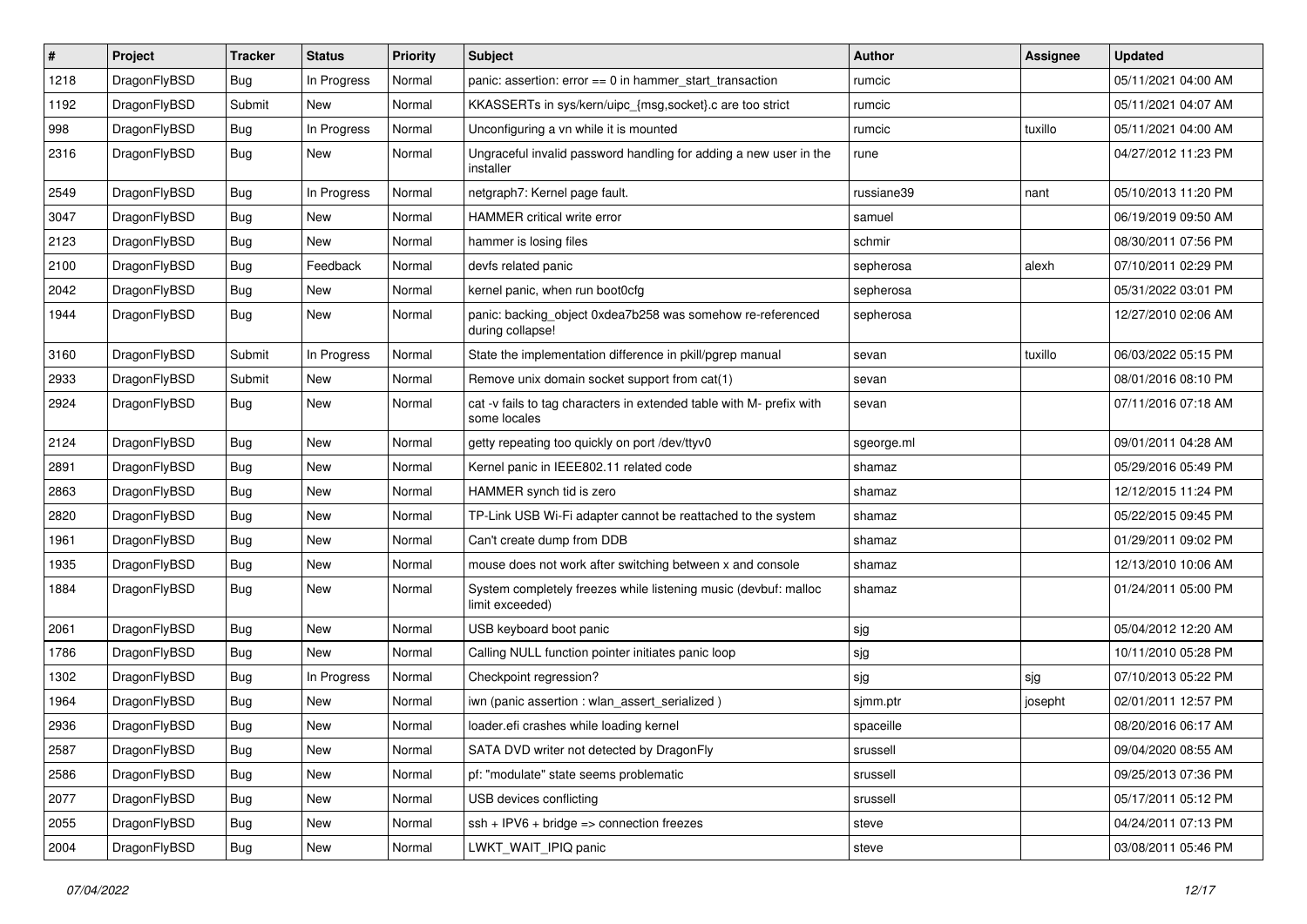| $\sharp$ | Project      | <b>Tracker</b> | <b>Status</b> | <b>Priority</b> | Subject                                                                                                  | Author            | Assignee | <b>Updated</b>      |
|----------|--------------|----------------|---------------|-----------------|----------------------------------------------------------------------------------------------------------|-------------------|----------|---------------------|
| 2082     | DragonFlyBSD | Bug            | <b>New</b>    | Normal          | dfbsd 2.10.1 amd64 - mc port build error with 'bmake bin-install'                                        | sun-doctor        |          | 05/25/2011 07:18 PM |
| 2509     | DragonFlyBSD | Bug            | <b>New</b>    | Normal          | Redefinition of DIRBLKSIZ in restore(8)                                                                  | swildner          |          | 06/04/2022 04:40 AM |
| 1913     | DragonFlyBSD | <b>Bug</b>     | <b>New</b>    | Normal          | panic: assertion: ip->flush_state != HAMMER_FST_FLUSH in<br>hammer_flush_inode_core                      | swildner          |          | 11/20/2010 05:27 PM |
| 1907     | DragonFlyBSD | Bug            | <b>New</b>    | Normal          | Hammer crash in hammer_flusher_flush()                                                                   | swildner          |          | 11/11/2010 05:07 AM |
| 243      | DragonFlyBSD | <b>Bug</b>     | Feedback      | Normal          | weird behavior in the shell                                                                              | swildner          |          | 05/31/2022 02:51 PM |
| 3217     | DragonFlyBSD | <b>Bug</b>     | <b>New</b>    | Normal          | rescue tools: make install fails if rescue folder doesn't exist                                          | t dfbsd           |          | 11/27/2019 08:16 PM |
| 3135     | DragonFlyBSD | Submit         | New           | Normal          | Add EVFILT_RECV and EVFILT_SEND                                                                          | tautolog          |          | 05/25/2018 09:59 PM |
| 3036     | DragonFlyBSD | Bug            | <b>New</b>    | Normal          | panic in icmp_redirect_start() ASSERT_IN_NETISR(0)                                                       | tautolog          |          | 05/11/2017 07:27 PM |
| 2921     | DragonFlyBSD | Submit         | <b>New</b>    | Normal          | Allow moused to accept userland mouse events                                                             | tautolog          |          | 05/11/2021 04:08 AM |
| 2609     | DragonFlyBSD | Bug            | <b>New</b>    | Normal          | master: panic: assertion<br>"LWKT_TOKEN_HELD_ANY(vm_object_token(object))" failed in<br>swp_pager_lookup | thomas.nikolajsen |          | 11/28/2013 11:36 AM |
| 2436     | DragonFlyBSD | <b>Bug</b>     | <b>New</b>    | Normal          | panic: assertion "lp->lwp_qcpu == dd->cpuid" failed in<br>dfly_acquire_curproc                           | thomas.nikolajsen |          | 01/23/2013 11:07 AM |
| 1984     | DragonFlyBSD | <b>Bug</b>     | New           | Normal          | hammer mount fails after crash - HAMMER: FIFO record bad head<br>signature                               | thomas.nikolajsen |          | 03/08/2011 06:57 PM |
| 2459     | DragonFlyBSD | <b>Bug</b>     | Feedback      | Normal          | apic problems with HP Probook 4510s                                                                      | thowe             |          | 11/27/2021 08:22 AM |
| 3316     | DragonFlyBSD | Bug            | <b>New</b>    | Normal          | hammer2 dirent create() allows creating >1 dirents with the same<br>name                                 | tkusumi           |          | 06/05/2022 12:35 PM |
| 3312     | DragonFlyBSD | Submit         | New           | Normal          | hammer2: redundant chain modify after chain creation                                                     | tkusumi           |          | 05/15/2022 01:35 PM |
| 3269     | DragonFlyBSD | <b>Bug</b>     | In Progress   | Normal          | Is double-buffer'd buf still required by HAMMER2?                                                        | tkusumi           |          | 05/12/2021 04:09 PM |
| 3249     | DragonFlyBSD | <b>Bug</b>     | <b>New</b>    | Normal          | HAMMER2 fsync(2) not working properly                                                                    | tkusumi           |          | 09/21/2020 07:07 AM |
| 3246     | DragonFlyBSD | <b>Bug</b>     | <b>New</b>    | Normal          | HAMMER2 unable to handle ENOSPC properly                                                                 | tkusumi           |          | 09/04/2020 11:11 AM |
| 3184     | DragonFlyBSD | Bug            | <b>New</b>    | Normal          | tsleep(9) return value when PCATCH specified                                                             | tkusumi           |          | 04/03/2019 06:49 AM |
| 3142     | DragonFlyBSD | Submit         | <b>New</b>    | Normal          | lib/libdmsg: Unbreak using new API EVP_CIPHER_CTX_new()                                                  | tkusumi           |          | 07/08/2018 04:18 AM |
| 2857     | DragonFlyBSD | Bug            | New           | Normal          | hammer stalls via bitcoin-qt                                                                             | tkusumi           |          | 11/30/2015 06:52 AM |
| 2812     | DragonFlyBSD | <b>Bug</b>     | New           | Normal          | Panic on Intel DE3815TYKHE                                                                               | tmorp             |          | 05/14/2015 03:14 PM |
| 2473     | DragonFlyBSD | <b>Bug</b>     | <b>New</b>    | Normal          | Kernel crash when trying to up the wpi0 device (Dfly<br>v3.3.0.758.g47388-DEVELOPMENT)                   | tomaz             |          | 02/24/2014 08:50 AM |
| 1579     | DragonFlyBSD | Bug            | Feedback      | Normal          | dfly 2.4.1 does not like HP DL360G4p and Smart Array 6400 with<br>MSA <sub>20</sub>                      | tomaz.borstnar    | tuxillo  | 06/02/2014 02:44 PM |
| 1282     | DragonFlyBSD | <b>Bug</b>     | Feedback      | Normal          | panic (trap 12) when booting SMP kernel on Atom 330 (dual core)                                          | tomaz.borstnar    |          | 05/11/2021 04:00 AM |
| 3319     | DragonFlyBSD | <b>Bug</b>     | New           | Normal          | setproctitle() calls can change effect of later setproctitle() calls                                     | tonyc             |          | 06/29/2022 06:10 PM |
| 3252     | DragonFlyBSD | <b>Bug</b>     | New           | Normal          | tcsetattr/tcgetattr set errno incorrectly on non-TTY                                                     | tonyc             |          | 10/26/2020 09:34 PM |
| 806      | DragonFlyBSD | Bug            | Feedback      | Normal          | boot error on MacBook                                                                                    | tralamazza        |          | 06/04/2022 05:28 AM |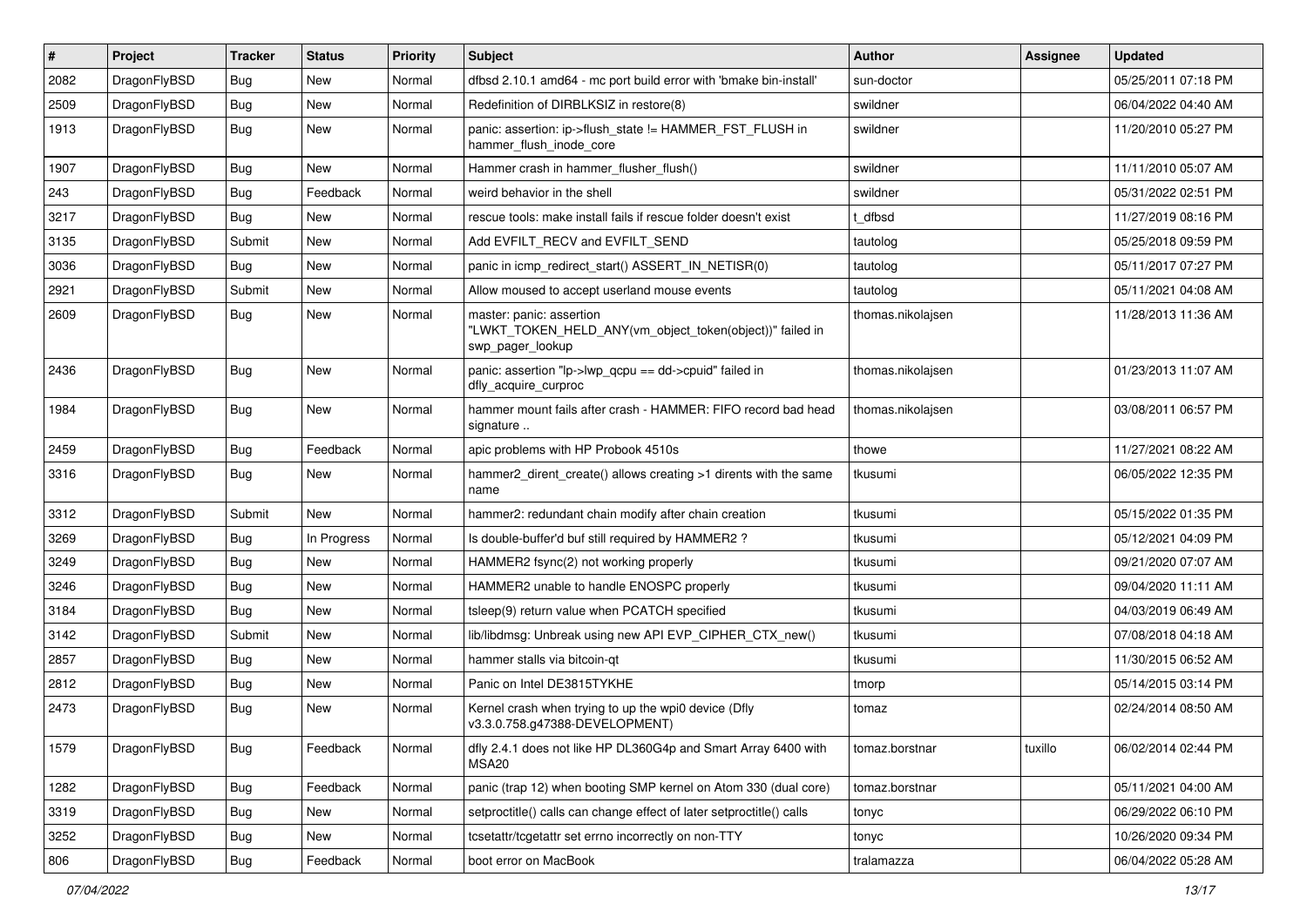| $\pmb{\#}$ | Project      | <b>Tracker</b> | <b>Status</b> | <b>Priority</b> | Subject                                                                                      | <b>Author</b> | Assignee | <b>Updated</b>      |
|------------|--------------|----------------|---------------|-----------------|----------------------------------------------------------------------------------------------|---------------|----------|---------------------|
| 3231       | DragonFlyBSD | Bug            | <b>New</b>    | Normal          | wifi drops on 5.8                                                                            | tse           |          | 04/06/2020 05:08 AM |
| 3225       | DragonFlyBSD | Bug            | <b>New</b>    | Normal          | nfsd freeze when using qemu                                                                  | tse           |          | 03/17/2020 11:52 AM |
| 3208       | DragonFlyBSD | Bug            | New           | Normal          | Crash related to nfsd                                                                        | tse           |          | 06/11/2020 05:52 AM |
| 3199       | DragonFlyBSD | Bug            | New           | Normal          | PFS label not found panic                                                                    | tse           |          | 08/21/2019 03:51 AM |
| 3197       | DragonFlyBSD | <b>Bug</b>     | <b>New</b>    | Normal          | DragonFly upgrades                                                                           | tse           |          | 04/18/2020 04:18 PM |
| 3170       | DragonFlyBSD | <b>Bug</b>     | New           | Normal          | repeatable nfsd crash                                                                        | tse           |          | 06/11/2020 05:52 AM |
| 3314       | DragonFlyBSD | Bug            | <b>New</b>    | Normal          | Bring virtio_console(4) from FreeBSD                                                         | tuxillo       | tuxillo  | 05/29/2022 08:24 AM |
| 3295       | DragonFlyBSD | Bug            | In Progress   | Normal          | Adapt devel/libvirt for nvmm                                                                 | tuxillo       | tuxillo  | 11/03/2021 04:56 PM |
| 3196       | DragonFlyBSD | Bug            | New           | Normal          | test issue after redmine upgrade (2)                                                         | tuxillo       |          | 07/05/2019 04:33 AM |
| 3157       | DragonFlyBSD | Bug            | <b>New</b>    | Normal          | TP-Link UE300 not working in 5.2-RELEASE                                                     | tuxillo       |          | 11/15/2018 02:08 PM |
| 2647       | DragonFlyBSD | <b>Bug</b>     | New           | Normal          | HAMMER panic on 3.6.0                                                                        | tuxillo       |          | 05/11/2021 03:54 AM |
| 2641       | DragonFlyBSD | Bug            | New           | Normal          | Panic when loading natapci as module                                                         | tuxillo       |          | 05/11/2021 03:54 AM |
| 2630       | DragonFlyBSD | Bug            | New           | Normal          | Bring in latest iconv fixes from FreeBSD10 as well as csmapper<br>updates                    | tuxillo       |          | 05/11/2021 03:54 AM |
| 2629       | DragonFlyBSD | Bug            | New           | Normal          | Replace gcc44 with llvm34, clang34, and libc++                                               | tuxillo       |          | 06/02/2014 02:30 PM |
| 2556       | DragonFlyBSD | <b>Bug</b>     | Feedback      | Normal          | DragonFly v3.5.0.81.gd3479 - Process signal weirdness                                        | tuxillo       |          | 12/17/2013 03:48 PM |
| 2498       | DragonFlyBSD | Bug            | New           | Normal          | DFBSD v3.2.2-RELEASE - LIST_FIRST(&bp->b_dep) == NULL"<br>failed in vfs_vmio_release         | tuxillo       |          | 05/31/2022 04:09 PM |
| 2358       | DragonFlyBSD | <b>Bug</b>     | In Progress   | Normal          | DFBSD v3.0.2.32.g928ca - panic: hammer: insufficient undo FIFO<br>space!                     | tuxillo       | tuxillo  | 05/10/2021 02:50 AM |
| 2351       | DragonFlyBSD | <b>Bug</b>     | In Progress   | Normal          | DFBSD v3.1.0.579.g44ccf - Stuck during startup, random freezes                               | tuxillo       |          | 04/24/2012 08:21 AM |
| 2345       | DragonFlyBSD | Bug            | In Progress   | Normal          | DFBSD v3.1.0.457.gd679f - NFS panic on diskless station                                      | tuxillo       |          | 04/07/2012 05:22 PM |
| 2283       | DragonFlyBSD | Bug            | New           | Normal          | DFBSD DragonFly v2.13.0.957.g4f459 - pmap_release: page<br>should already be gone 0xc27120bc | tuxillo       |          | 01/23/2012 03:03 AM |
| 2282       | DragonFlyBSD | Bug            | In Progress   | Normal          | gdb segfaults with certain corefiles                                                         | tuxillo       |          | 01/18/2012 04:40 PM |
| 2224       | DragonFlyBSD | <b>Bug</b>     | <b>New</b>    | Normal          | v2.13.0.291.gaa7ec - Panic on fq while installing world                                      | tuxillo       |          | 11/18/2011 01:40 AM |
| 2171       | DragonFlyBSD | Bug            | New           | Normal          | DFBSD v2.13.0.151.gdc8442 - panic: assertion "(*ptep &<br>$(PG_MANAGED PG_V)) == PG_V"$      | tuxillo       |          | 11/04/2011 05:06 PM |
| 2166       | DragonFlyBSD | <b>Bug</b>     | <b>New</b>    | Normal          | DFBSD v2.13.0.109.g05b9d - Strange lockups                                                   | tuxillo       |          | 10/29/2011 11:20 AM |
| 2129       | DragonFlyBSD | <b>Bug</b>     | New           | Normal          | DFBSD v2.11.0.661.gf9438 i386 - panic: lockmgr thrd_sleep                                    | tuxillo       |          | 09/05/2011 09:49 AM |
| 2084       | DragonFlyBSD | Bug            | New           | Normal          | DFBSD v2.11.0.242.g4d317 - panic: zone: entry not free                                       | tuxillo       |          | 07/03/2012 01:23 AM |
| 2078       | DragonFlyBSD | <b>Bug</b>     | New           | Normal          | DFBSD i386 v2.11.0.201.g3ed2f - Panic during installworld into a<br>vn0 device               | tuxillo       |          | 05/19/2011 07:50 PM |
| 1959       | DragonFlyBSD | <b>Bug</b>     | New           | Normal          | DFBSD v2.9.1.422.gc98f2 - Panic during boot - IPv6 and PF                                    | tuxillo       |          | 01/13/2011 03:37 AM |
| 1867       | DragonFlyBSD | Bug            | New           | Normal          | it(4) motherboard and fan problems                                                           | tuxillo       |          | 07/08/2011 10:48 AM |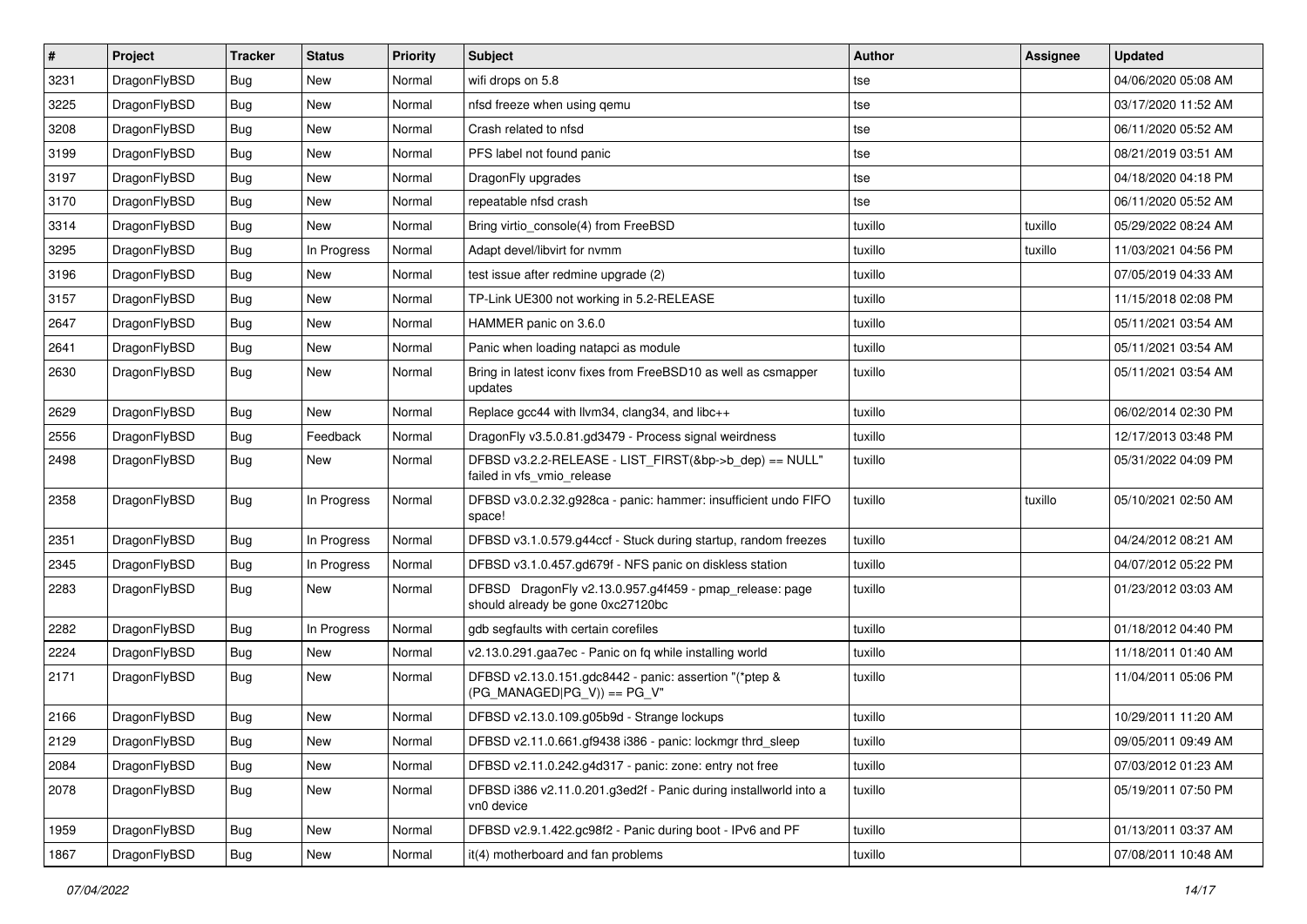| #    | Project      | <b>Tracker</b> | <b>Status</b> | <b>Priority</b> | <b>Subject</b>                                                                             | Author             | Assignee  | <b>Updated</b>      |
|------|--------------|----------------|---------------|-----------------|--------------------------------------------------------------------------------------------|--------------------|-----------|---------------------|
| 1332 | DragonFlyBSD | Bug            | Feedback      | Normal          | DFBSD 2.2 - Booting usbcdrom/usbsticks on thinkpad hangs on<br>"BTX Halted"                | tuxillo            |           | 05/11/2021 04:00 AM |
| 2490 | DragonFlyBSD | <b>Bug</b>     | <b>New</b>    | Normal          | nmalloc should color addresses to avoid cache bank conflictsw                              | vsrinivas          |           | 06/10/2014 05:51 AM |
| 2489 | DragonFlyBSD | <b>Bug</b>     | New           | Normal          | nmalloc doesn't cache VA for allocations > 8KB                                             | vsrinivas          |           | 06/10/2014 05:51 AM |
| 2360 | DragonFlyBSD | Bug            | In Progress   | Normal          | Wishlist: virtio driver import                                                             | vsrinivas          |           | 06/04/2022 04:16 AM |
| 2154 | DragonFlyBSD | <b>Bug</b>     | New           | Normal          | vkernel copyout() doesn't return EFAULT on error                                           | vsrinivas          |           | 10/20/2011 03:53 AM |
| 2136 | DragonFlyBSD | <b>Bug</b>     | <b>New</b>    | Normal          | socketpair() doesn't free file descriptors on copyout failure                              | vsrinivas          |           | 04/05/2013 09:13 AM |
| 2113 | DragonFlyBSD | <b>Bug</b>     | New           | Normal          | nmalloc threaded program fork leak                                                         | vsrinivas          | vsrinivas | 08/11/2011 07:25 PM |
| 2085 | DragonFlyBSD | <b>Bug</b>     | New           | Normal          | panic: assertion: (m->flags & PG_MAPPED) == 0 in<br>vm_page_free_toq                       | vsrinivas          |           | 06/10/2011 07:48 AM |
| 2081 | DragonFlyBSD | <b>Bug</b>     | Feedback      | Normal          | Panic on device "detach" / "failure"                                                       | vsrinivas          |           | 02/29/2012 07:11 AM |
| 1861 | DragonFlyBSD | <b>Bug</b>     | New           | Normal          | panic via kprintf (lockmgr called in a hard section)                                       | vsrinivas          |           | 10/11/2010 12:56 AM |
| 1749 | DragonFlyBSD | Bug            | In Progress   | Normal          | HAMMER fsstress panic in hammer_flush_inode_core<br>'ip->flush_state != HAMMER_FST_FLUSH'  | vsrinivas          |           | 05/11/2021 04:06 AM |
| 1744 | DragonFlyBSD | Bug            | In Progress   | Normal          | HAMMER fsstress panic in hammer_setup_child_callback                                       | vsrinivas          |           | 05/11/2021 04:05 AM |
| 1661 | DragonFlyBSD | <b>Bug</b>     | In Progress   | Normal          | panic on password entry mount smb filesystem                                               | vsrinivas          |           | 11/27/2021 08:29 AM |
| 2886 | DragonFlyBSD | <b>Bug</b>     | <b>New</b>    | Normal          | dragonfly mail agent: sending a testmail causes high system load                           | worf               |           | 02/05/2016 05:53 AM |
| 2287 | DragonFlyBSD | Bug            | New           | Normal          | HAMMER(ROOT) Illegal UNDO TAIL signature at<br>300000001967c000                            | y0n3t4n1           |           | 11/07/2018 01:22 AM |
| 2840 | DragonFlyBSD | Bug            | New           | Normal          | wrong voltage is reported                                                                  | yellowrabbit2010   |           | 09/11/2015 06:09 PM |
| 604  | DragonFlyBSD | <b>Bug</b>     | In Progress   | Normal          | 1.8.1-RELEASE - clock runs fast on mainboard ASUS P5A-B                                    | yeti               |           | 05/11/2021 03:55 AM |
| 2585 | DragonFlyBSD | <b>Bug</b>     | New           | Normal          | Dfly 3.4.3 on ESXi 5.1, HP Smart Array P410 passthrough<br>recognised, but not functioning | yggdrasil          | swildner  | 05/09/2022 08:14 AM |
| 3318 | DragonFlyBSD | <b>Bug</b>     | In Progress   | Normal          | Segmenation fault when a process resumed with checkpt exits                                | zabolekar          | tuxillo   | 06/18/2022 08:24 AM |
| 2324 | DragonFlyBSD | <b>Bug</b>     | <b>New</b>    | Normal          | natacotrol support > 2TB not working even after the ftigeot patch                          | zenny              |           | 03/03/2012 01:00 AM |
| 3224 | DragonFlyBSD | <b>Bug</b>     | <b>New</b>    | Normal          | Kernel panic when trying to ping6                                                          | zhtw               |           | 03/08/2020 08:55 AM |
| 1714 | DragonFlyBSD | Bug            | New           | Low             | hwpmc                                                                                      | alexh              | swildner  | 08/18/2012 02:03 PM |
| 3311 | DragonFlyBSD | <b>Bug</b>     | New           | Low             | TrueCrypt support may cause kernel crash                                                   | arcade@b1t.name    |           | 04/29/2022 06:19 AM |
| 2882 | DragonFlyBSD | <b>Bug</b>     | New           | Low             | bridge sends packets from individual interfaces                                            | arcade@b1t.name    |           | 01/09/2016 12:43 PM |
| 2878 | DragonFlyBSD | <b>Bug</b>     | New           | Low             | [fix] CCVER problem when using clang and cpu extensions<br>(intrinsics)                    | arcade@b1t.name    |           | 06/24/2016 04:25 AM |
| 2877 | DragonFlyBSD | <b>Bug</b>     | New           | Low             | sed fails when working with UTF-8 locale and non-UTF symbols                               | arcade@b1t.name    |           | 12/30/2015 11:20 AM |
| 1148 | DragonFlyBSD | <b>Bug</b>     | In Progress   | Low             | BCM4311 wireless network adapter detected but not functional                               | archimedes.gaviola |           | 05/11/2021 04:00 AM |
| 3132 | DragonFlyBSD | <b>Bug</b>     | New           | Low             | unifdef mined                                                                              | bcallah            |           | 04/26/2018 08:34 PM |
| 1882 | DragonFlyBSD | <b>Bug</b>     | New           | Low             | Idea for handling new USB vendor/device codes                                              | bmk                |           | 10/20/2010 12:15 PM |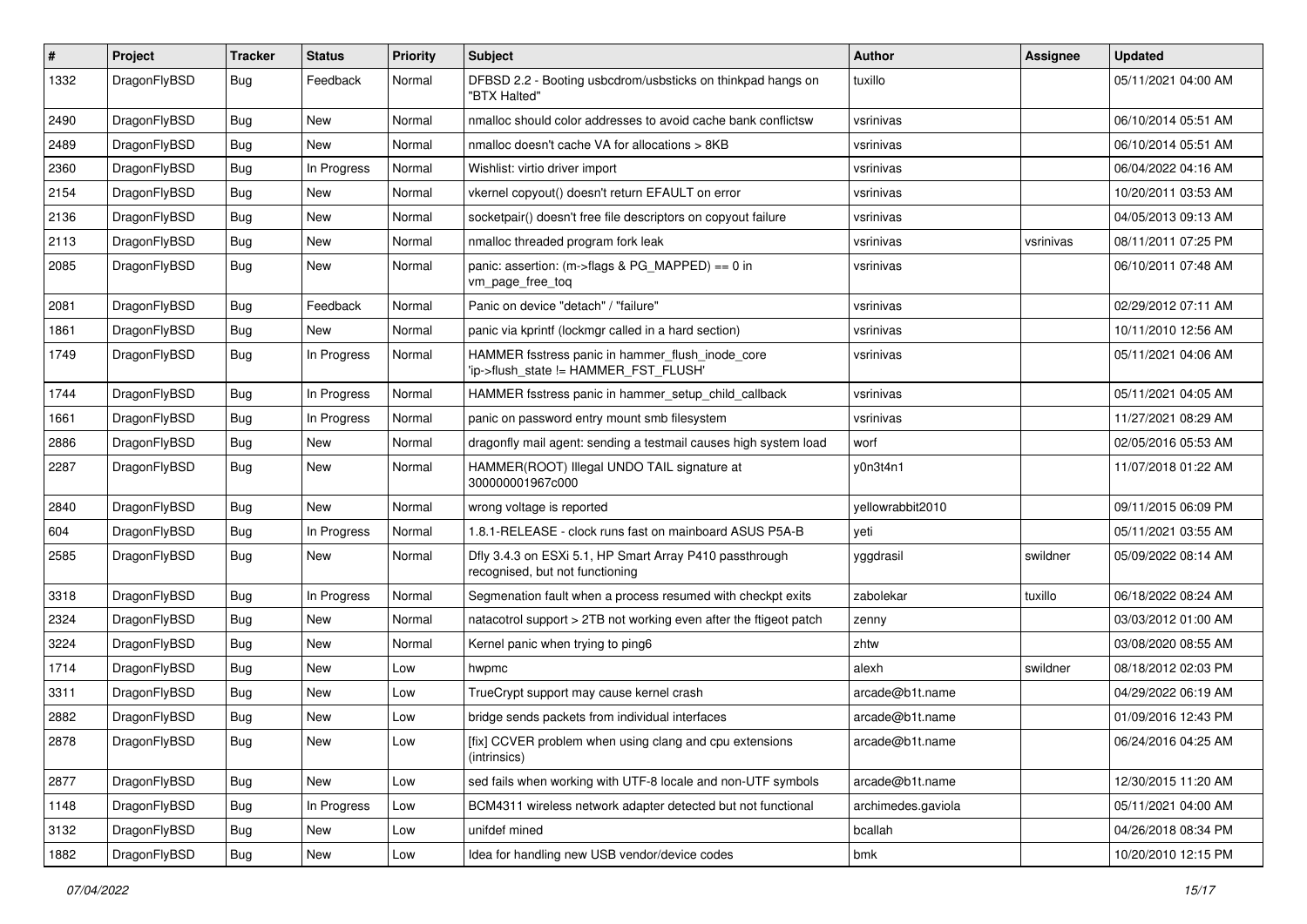| $\sharp$ | Project      | <b>Tracker</b> | <b>Status</b> | <b>Priority</b> | Subject                                                                                                       | <b>Author</b>     | Assignee | <b>Updated</b>      |
|----------|--------------|----------------|---------------|-----------------|---------------------------------------------------------------------------------------------------------------|-------------------|----------|---------------------|
| 3101     | DragonFlyBSD | Bug            | New           | Low             | PFI CGI install not working in dragonflybsd 5.0.1 USB install                                                 | bnegre82          |          | 05/11/2021 04:14 AM |
| 725      | DragonFlyBSD | Bug            | In Progress   | Low             | 'make distribution' fails w/'ro' /usr/obj                                                                     | c.turner          |          | 03/09/2013 01:01 PM |
| 2859     | DragonFlyBSD | Bug            | New           | Low             | Installer configuration menu always highlights "Select timezone", no<br>matter which step was last completed. | cgag              |          | 12/02/2015 01:54 PM |
| 2858     | DragonFlyBSD | <b>Bug</b>     | New           | Low             | Installer "Local or UTC" question should have "No" selected by<br>default.                                    | cgag              |          | 12/02/2015 01:18 PM |
| 1538     | DragonFlyBSD | Bug            | New           | Low             | mountroot should probe file systems                                                                           | corecode          | alexh    | 11/24/2010 06:35 PM |
| 3024     | DragonFlyBSD | Bug            | New           | Low             | sys/dev/netif/wi/if_wi.c:1090]: (style) Redundant condition                                                   | dcb               |          | 04/11/2017 11:56 AM |
| 2790     | DragonFlyBSD | Submit         | New           | Low             | filedesc softrefs increment code factoring                                                                    | dclink            |          | 02/21/2015 04:00 AM |
| 2721     | DragonFlyBSD | Submit         | Feedback      | Low             | Some few zalloc calls to objcache ones replacements                                                           | dclink            | tuxillo  | 05/11/2021 04:08 AM |
| 1947     | DragonFlyBSD | <b>Bug</b>     | New           | Low             | GA-880GM-UD2H (rev. 1.3) AHCI fails to detect disks at the end of<br>the RAID controller                      | eocallaghan       |          | 11/27/2021 08:46 AM |
| 2403     | DragonFlyBSD | <b>Bug</b>     | <b>New</b>    | Low             | newfs -E doesn't handle /dev/serno device names properly                                                      | ftigeot           |          | 08/17/2012 05:07 AM |
| 2095     | DragonFlyBSD | <b>Bug</b>     | New           | Low             | Running installer post-install: Unsupported DFUI transport "                                                  | greenrd           |          | 06/26/2011 09:20 AM |
| 1532     | DragonFlyBSD | <b>Bug</b>     | New           | Low             | jemalloc doesn't work on DragonFly                                                                            | hasso             | sjg      | 08/02/2011 01:14 AM |
| 1428     | DragonFlyBSD | <b>Bug</b>     | Feedback      | Low             | POSIX.1e implementation is too old                                                                            | hasso             | tuxillo  | 05/11/2021 04:00 AM |
| 1313     | DragonFlyBSD | <b>Bug</b>     | New           | Low             | Signal code in kernel needs major overhaul (signal queues,<br>si code, si addr)                               | hasso             |          | 05/11/2021 04:00 AM |
| 2680     | DragonFlyBSD | <b>Bug</b>     | <b>New</b>    | Low             | boot0cfg update makes box unbootable                                                                          | herrgard          |          | 06/10/2014 06:02 AM |
| 1982     | DragonFlyBSD | <b>Bug</b>     | New           | Low             | There is no linuxulator on x86-64                                                                             | herrgard          |          | 05/31/2022 02:25 PM |
| 3228     | DragonFlyBSD | <b>Bug</b>     | <b>New</b>    | Low             | pfi kif unref: state refcount $\leq$ 0 in dmesg                                                               | justin            |          | 03/05/2021 06:39 AM |
| 385      | DragonFlyBSD | <b>Bug</b>     | Feedback      | Low             | Mail archive address removal                                                                                  | justin            | justin   | 03/09/2013 11:24 AM |
| 2529     | DragonFlyBSD | <b>Bug</b>     | <b>New</b>    | Low             | Sundance network adapter is not detected and attached                                                         | kworr             |          | 03/25/2013 02:29 AM |
| 679      | DragonFlyBSD | <b>Bug</b>     | <b>New</b>    | Low             | Netgraph backward compatibility for old *LEN constants                                                        | nant              | nant     | 02/18/2014 05:45 AM |
| 3107     | DragonFlyBSD | <b>Bug</b>     | New           | Low             | ACPI interrupt storm when loading i915 on Lenovo T460                                                         | oyvinht           |          | 07/15/2020 07:01 AM |
| 2552     | DragonFlyBSD | <b>Bug</b>     | <b>New</b>    | Low             | hammer recovery should indicate progress                                                                      | phma              |          | 05/03/2013 12:13 AM |
| 2675     | DragonFlyBSD | <b>Bug</b>     | New           | Low             | Ultimate N WiFi Link 5300 get iwn intr: fatal firmware error on 5GHz                                          | revuwa            |          | 05/11/2021 04:07 AM |
| 600      | DragonFlyBSD | <b>Bug</b>     | <b>New</b>    | Low             | /sys/libkern/karc4random                                                                                      | robin_carey5      | profmakx | 01/19/2015 03:07 AM |
| 2887     | DragonFlyBSD | <b>Bug</b>     | <b>New</b>    | Low             | Missing extattr_namespace_to_string and<br>extattr string to namespace functions                              | rubenk            |          | 02/06/2016 05:09 AM |
| 2020     | DragonFlyBSD | <b>Bug</b>     | New           | Low             | Port brcm80211 driver from Linux to DragonFly BSD                                                             | studer            |          | 03/05/2011 10:54 PM |
| 1127     | DragonFlyBSD | <b>Bug</b>     | Feedback      | Low             | cdrom drive not detected                                                                                      | tgr               | corecode | 01/15/2015 08:55 AM |
| 285      | DragonFlyBSD | <b>Bug</b>     | Feedback      | Low             | interrupt latency with re without ip address configured                                                       | thomas.nikolajsen |          | 02/20/2014 10:30 AM |
| 2931     | DragonFlyBSD | <b>Bug</b>     | New           | Low             | 'gdb' of 'vkernel' unable to print backtrace                                                                  | tofergus          |          | 07/26/2016 01:51 PM |
| 2636     | DragonFlyBSD | <b>Bug</b>     | Feedback      | Low             | Add -x flag to iostat (a la solaris)                                                                          | tuxillo           |          | 05/11/2021 04:07 AM |